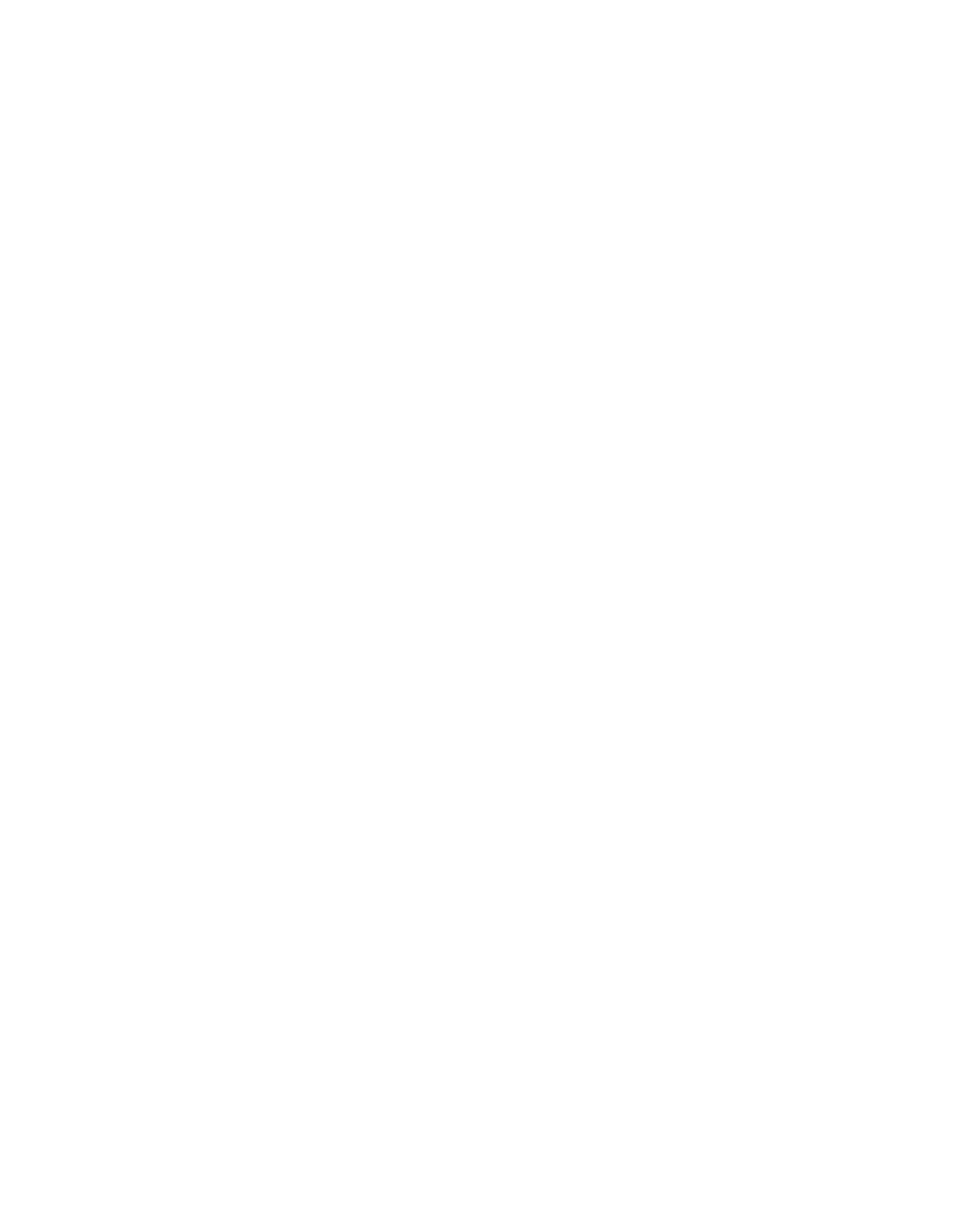Financial Statements

Year ended March 31, 2018

Page

| Independent Auditors' Report                    | 1              |
|-------------------------------------------------|----------------|
| <b>Statement of Financial Position</b>          | 3              |
| <b>Statement of Operations</b>                  | $\overline{4}$ |
| Statement of Changes in Net Assets (Deficiency) | 5              |
| <b>Statement of Cash Flows</b>                  | 6              |
| Statement of Remeasurement Gains and Losses     | 7              |
| <b>Notes to Financial Statements</b>            | 8              |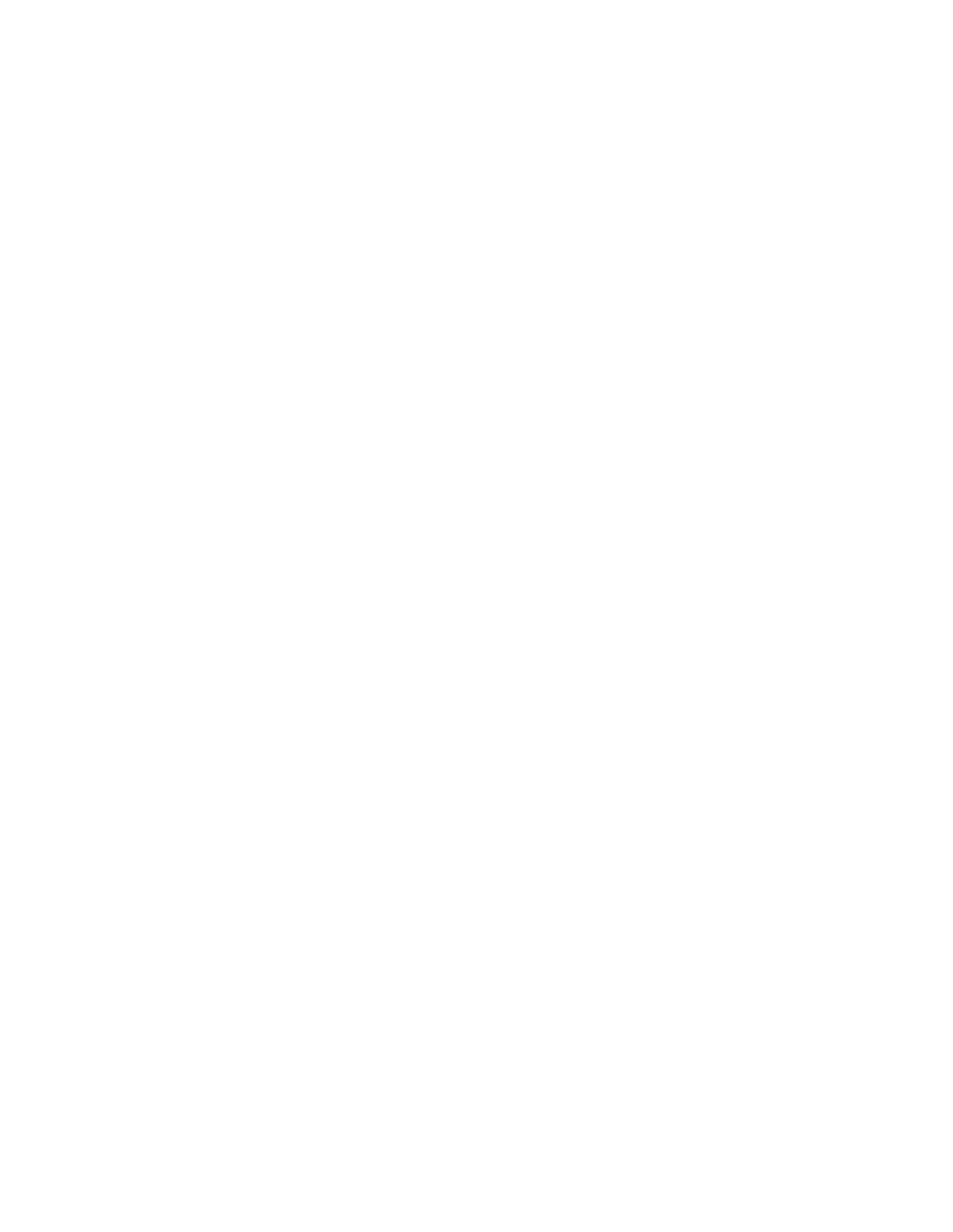

KPMG LLP 863 Princess Street, Suite 400 Kingston ON K7L 5N4 Canada Telephone 613-549-1550 Fax 613-549-6349

### **INDEPENDENT AUDITORS' REPORT**

To the Board of Directors of Cornwall Community Hospital

We have audited the accompanying financial statements of the Cornwall Community Hospital, which comprise the statement of financial position as at March 31, 2018, the statements of operations, changes in net assets (deficiency), cash flows and remeasurement gains and losses for the year then ended, and notes, comprising a summary of significant accounting policies and other explanatory information.

#### *Management's Responsibility for the Financial Statements*

Management is responsible for the preparation and fair presentation of these financial statements in accordance with Canadian public sector accounting standards, and for such internal control as management determines is necessary to enable the preparation of financial statements that are free from material misstatement, whether due to fraud or error.

#### *Auditors' Responsibility*

Our responsibility is to express an opinion on these financial statements based on our audit. We conducted our audit in accordance with Canadian generally accepted auditing standards. Those standards require that we comply with ethical requirements and plan and perform the audit to obtain reasonable assurance about whether the financial statements are free from material misstatement.

An audit involves performing procedures to obtain audit evidence about the amounts and disclosures in the financial statements. The procedures selected depend on our judgment, including the assessment of the risks of material misstatement of the financial statements, whether due to fraud or error. In making those risk assessments, we consider internal control relevant to the entity's preparation and fair presentation of the financial statements in order to design audit procedures that are appropriate in the circumstances, but not for the purpose of expressing an opinion on the effectiveness of the entity's internal control. An audit also includes evaluating the appropriateness of accounting policies used and the reasonableness of accounting estimates made by management, as well as evaluating the overall presentation of the financial statements.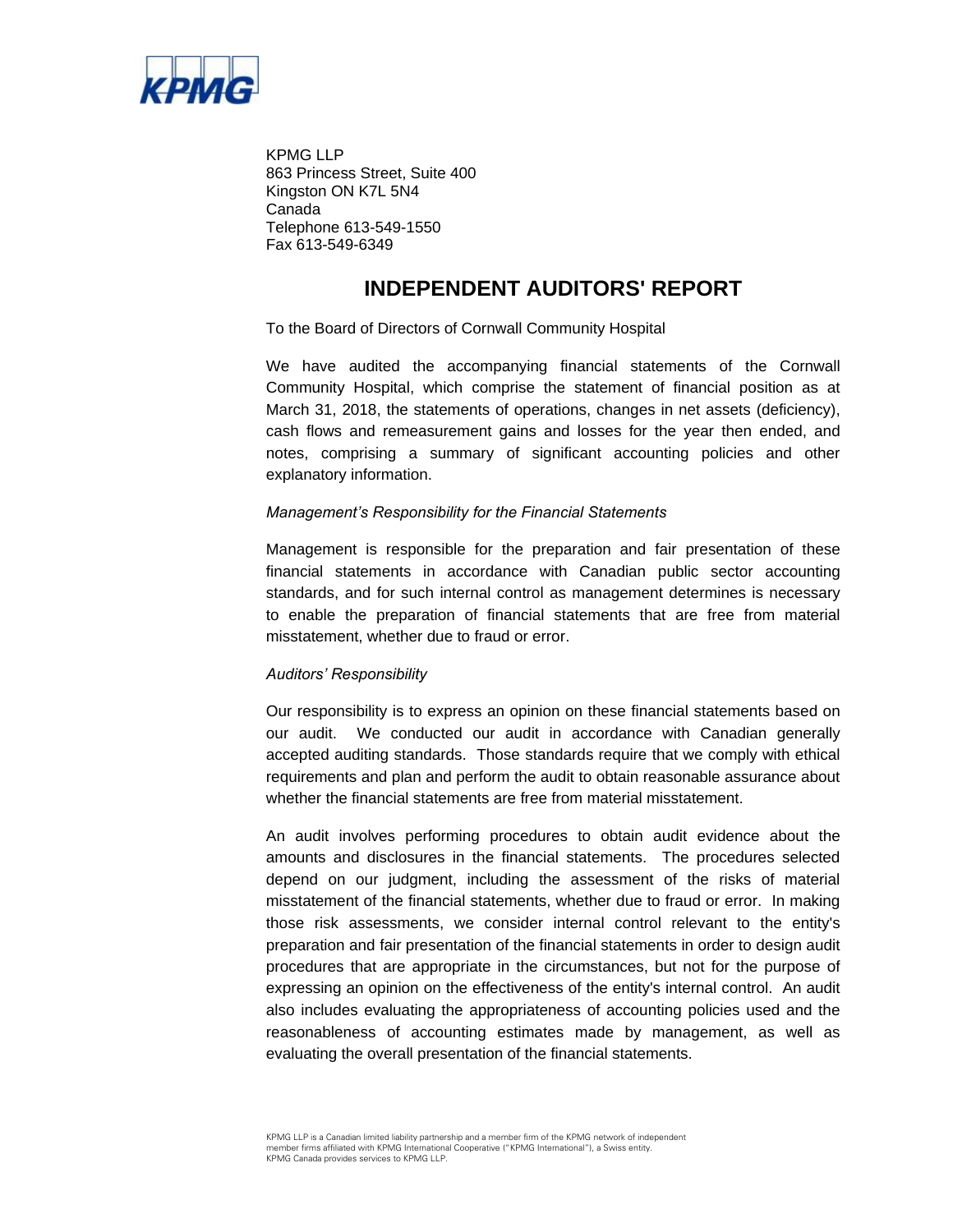

We believe that the audit evidence we have obtained is sufficient and appropriate to provide a basis for our audit opinion.

#### *Opinion*

In our opinion, the financial statements present fairly, in all material respects, the financial position of the Cornwall Community Hospital as at March 31, 2018, its results of operations, its cash flows and the remeasurement gains and losses for the year then ended in accordance with Canadian public sector accounting standards.

 $kPm6$   $10P$ 

Chartered Professional Accountants, Licensed Public Accountants Kingston, Canada

June 7, 2018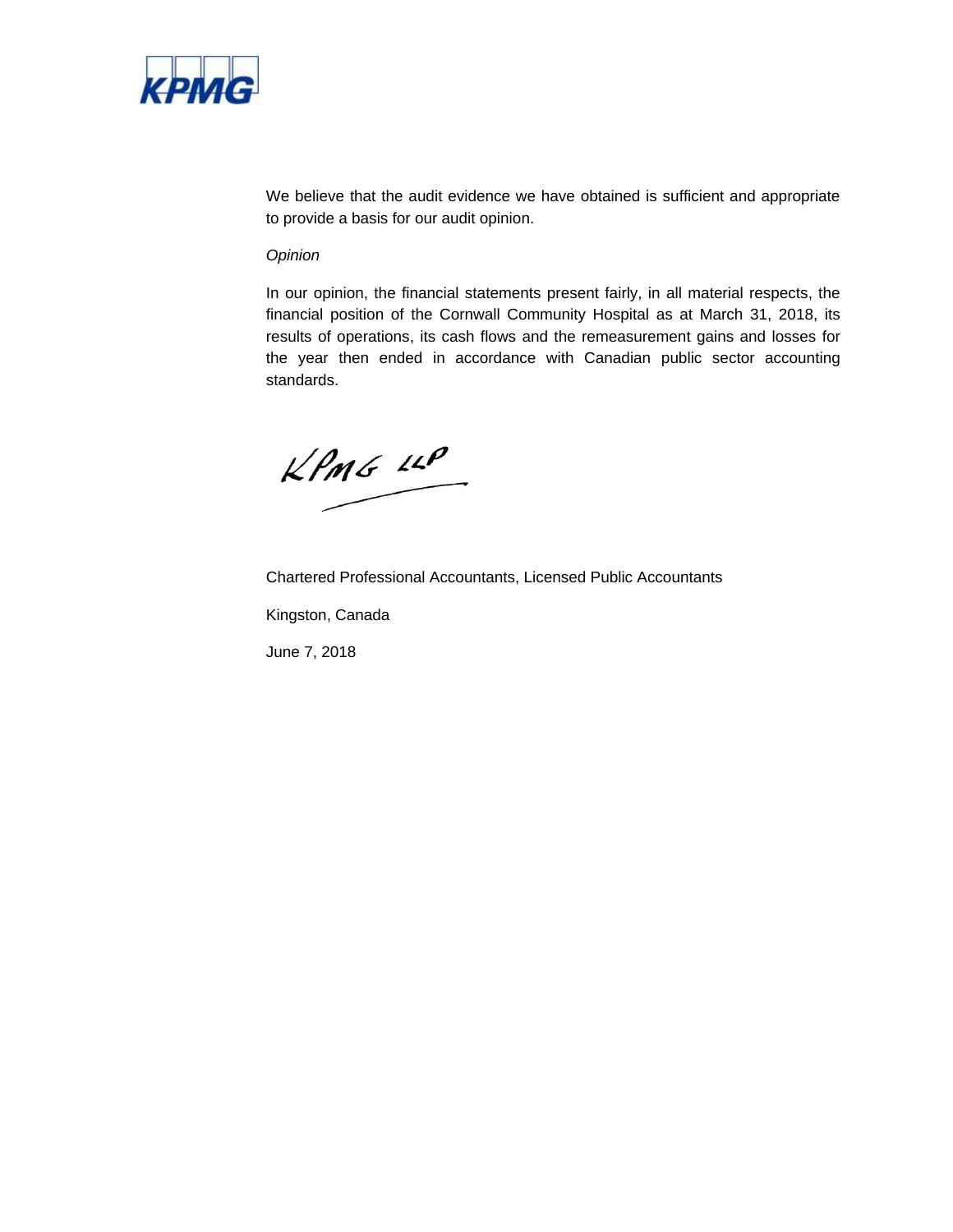**Statement of Financial Position** 

|                              | 2018            | 2017          |
|------------------------------|-----------------|---------------|
| <b>Assets</b>                |                 |               |
| Current assets:<br>Cash      | \$<br>4.672.344 | \$<br>229,499 |
| Accounts receivable (note 3) | 5.924,070       | 9,116,364     |
| Inventories                  | 1,159,457       | 1,284,338     |
| Prepaid expenses             | 1,283,543       | 1,294,661     |
|                              | 13,039,414      | 11,924,862    |
| Restricted cash (note 4)     | 209,010         | 209,010       |
| Capital assets (note 5)      | 133,788,987     | 141,451,836   |
| Interest rate swaps (note 8) | 247,677         |               |
|                              | \$147,285,088   | \$153,585,708 |

#### March 31, 2018, with comparative information for 2017

### Liabilities, Deferred Contributions and Net Assets (Deficiency)

| Current liabilities:                              |             |                  |
|---------------------------------------------------|-------------|------------------|
| Short-term loan (note 2)                          | \$          | \$.<br>5,000,000 |
| Accounts payable and accrued liabilities (note 6) | 12,750,848  | 13,469,391       |
| Deferred revenue                                  | 834,695     | 364.130          |
| Employee future benefits (note 7)                 | 583,856     | 501,274          |
| Current portion of long-term debt (note 8)        | 1,452,000   | 1,423,000        |
|                                                   | 15,621,399  | 20,757,795       |
| Employee future benefits (note 7)                 | 5,654,770   | 5,509,969        |
| Long-term debt (note 8)                           | 10,868,000  | 12,320,000       |
| Interest rate swaps (note 8)                      |             | 56,605           |
| Deferred contributions (note 9)                   | 116,665,823 | 116,338,716      |
| Other long-term accrued liabilities               | 64,026      | 64,026           |
|                                                   | 148,874,018 | 155,047,111      |
| Net assets (deficiency):                          |             |                  |
| Invested in capital assets (note 10)              | 4,803,164   | 11,370,120       |
| Restricted for endowments (note 11)               | 209,010     | 209,010          |
| Unrestricted                                      | (6,848,781) | (12,983,928)     |
|                                                   | (1,836,607) | (1,404,798)      |
| Accumulated remeasurement gains (losses)          | 247,677     | (56, 605)        |
|                                                   | (1,588,930) | (1,461,403)      |
|                                                   |             |                  |

Contingencies and commitments (note 12)

#### \$147,285,088  $$153,585,708$

On behalf of the Board: Director

Director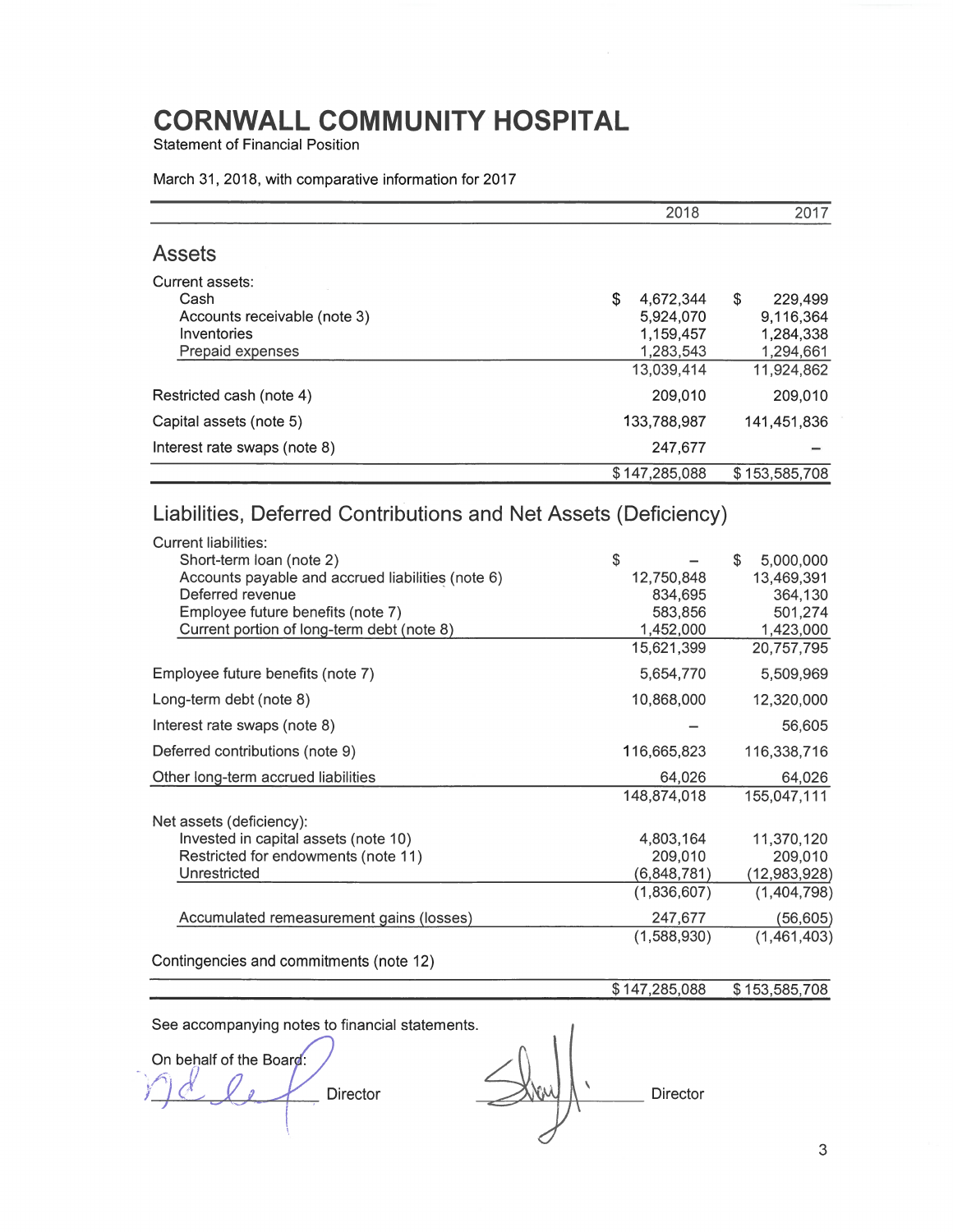Statement of Operations

Year ended March 31, 2018, with comparative information for 2017

|                                                             | 2018             | 2017             |
|-------------------------------------------------------------|------------------|------------------|
| Revenue:                                                    |                  |                  |
| Patient care:                                               |                  |                  |
| Ministry of Health and Long-Term Care                       | \$<br>88,905,515 | \$85,755,256     |
| Other                                                       | 15,835,573       | 15,586,410       |
| Recovery:                                                   |                  |                  |
| Preferred accommodations                                    | 443,036          | 482,540          |
| Other                                                       | 6,269,566        | 6,807,138        |
| Investment income                                           | 2,864            | 2,019            |
| Amortization of deferred contributions related to equipment | 2,258,158        | 2,527,092        |
| Other programs:                                             |                  |                  |
| Ministry of Health and Long-Term Care                       | 8,064,610        | 7,067,255        |
| Ministry of Community and Social Services                   | 2,889,407        | 2,870,545        |
|                                                             | 124,668,729      | 121,098,255      |
| Expenses:                                                   |                  |                  |
| Salaries and wages                                          | 52,578,204       | 54,055,705       |
| Employee benefits                                           | 16,517,469       | 16,542,257       |
| Medical staff remuneration                                  | 9,928,295        | 9,489,630        |
| Medical and surgical supplies                               | 6,594,505        | 6,201,320        |
| Drugs and medical gases                                     | 3,799,844        | 2,493,462        |
| Other supplies and expenses                                 | 18,597,870       | 17,201,119       |
| <b>Buildings and grounds</b>                                | 705,275          | 652,359          |
| Amortization of capital assets - equipment                  | 4,572,653        | 4,441,885        |
| Interest on long-term debt                                  | 177,642          | 81,485           |
| Other programs:                                             |                  |                  |
| Ministry of Health and Long-Term Care                       | 8,064,610        | 7,067,255        |
| Ministry of Community and Social Services                   | 2,889,407        | 2,870,545        |
|                                                             | 124,425,774      | 121,097,022      |
| Excess of revenue over expenses before undernoted items     | 242,955          | 1,233            |
|                                                             |                  |                  |
| Interest on long-term debt                                  | (122, 145)       | (35, 457)        |
| Amortization of deferred contributions related to building  | 4,895,485        | 4,582,001        |
| Amortization of capital assets - building                   | (5,448,104)      | (5,274,506)      |
|                                                             | (674, 464)       | (727, 962)       |
| Deficiency of revenue over expenses                         | \$<br>(431, 809) | \$<br>(726, 729) |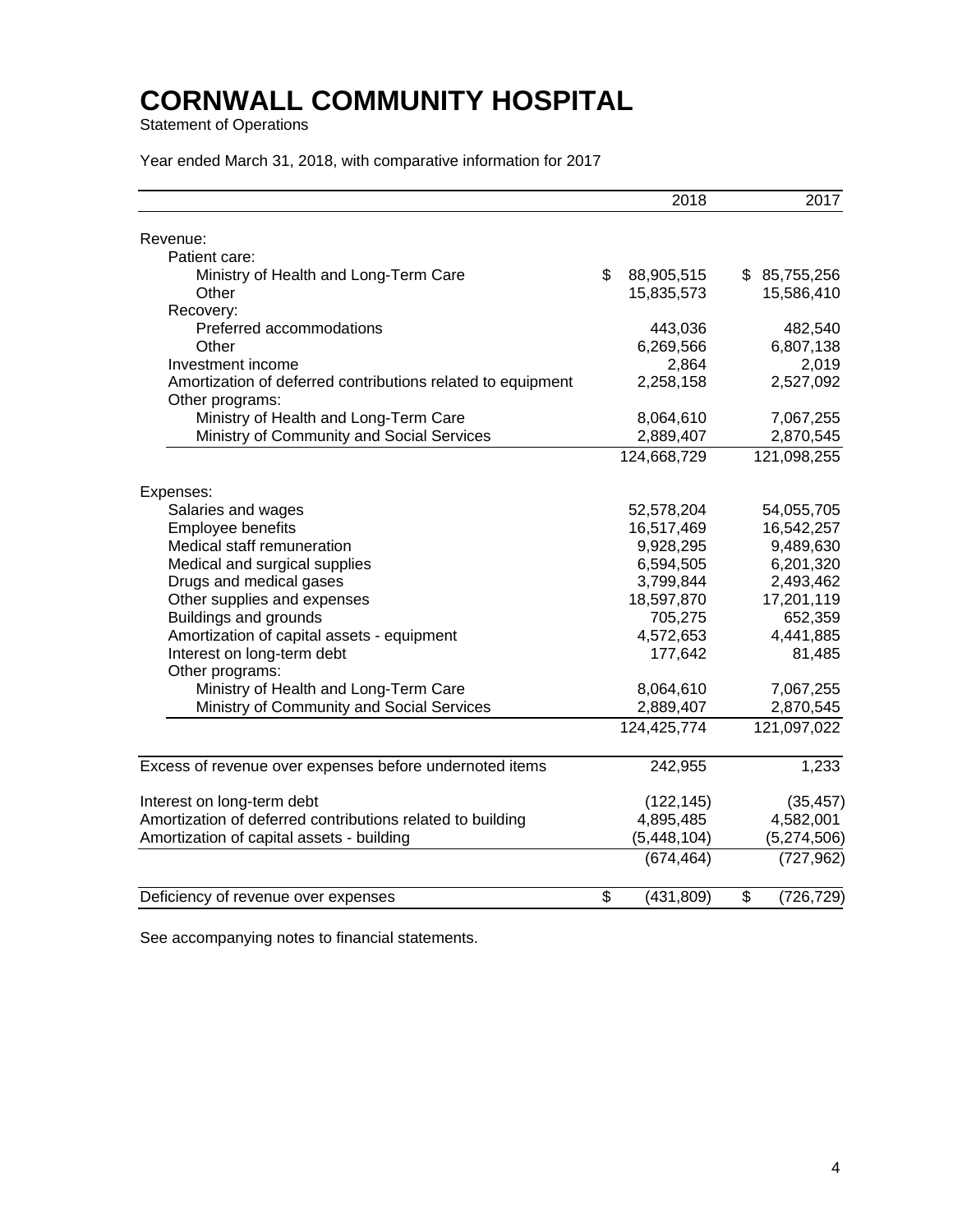Statement of Changes in Net Assets (Deficiency)

Year ended March 31, 2018, with comparative information for 2017

|                                                           | Invested in<br>capital assets | Endowments    |     | Unrestricted     | 2018<br>Total     |    | 2017<br>Total |
|-----------------------------------------------------------|-------------------------------|---------------|-----|------------------|-------------------|----|---------------|
| Balance (deficiency), beginning of year                   | \$11,370,120                  | \$<br>209.010 |     | $$$ (12,983,928) | \$<br>(1,404,798) | S. | (678,069)     |
| Excess (deficiency) of revenue<br>over expenses (note 10) | (2,867,114)                   |               |     | 2,435,305        | (431, 809)        |    | (726,729)     |
| Net change in investment in capital assets<br>(note 10)   | (3,699,842)                   |               |     | 3,699,842        |                   |    |               |
| Balance (deficiency), end of year                         | 4,803,164                     | 209.010       | \$. | (6,848,781)      | (1,836,607)       |    | (1,404,798)   |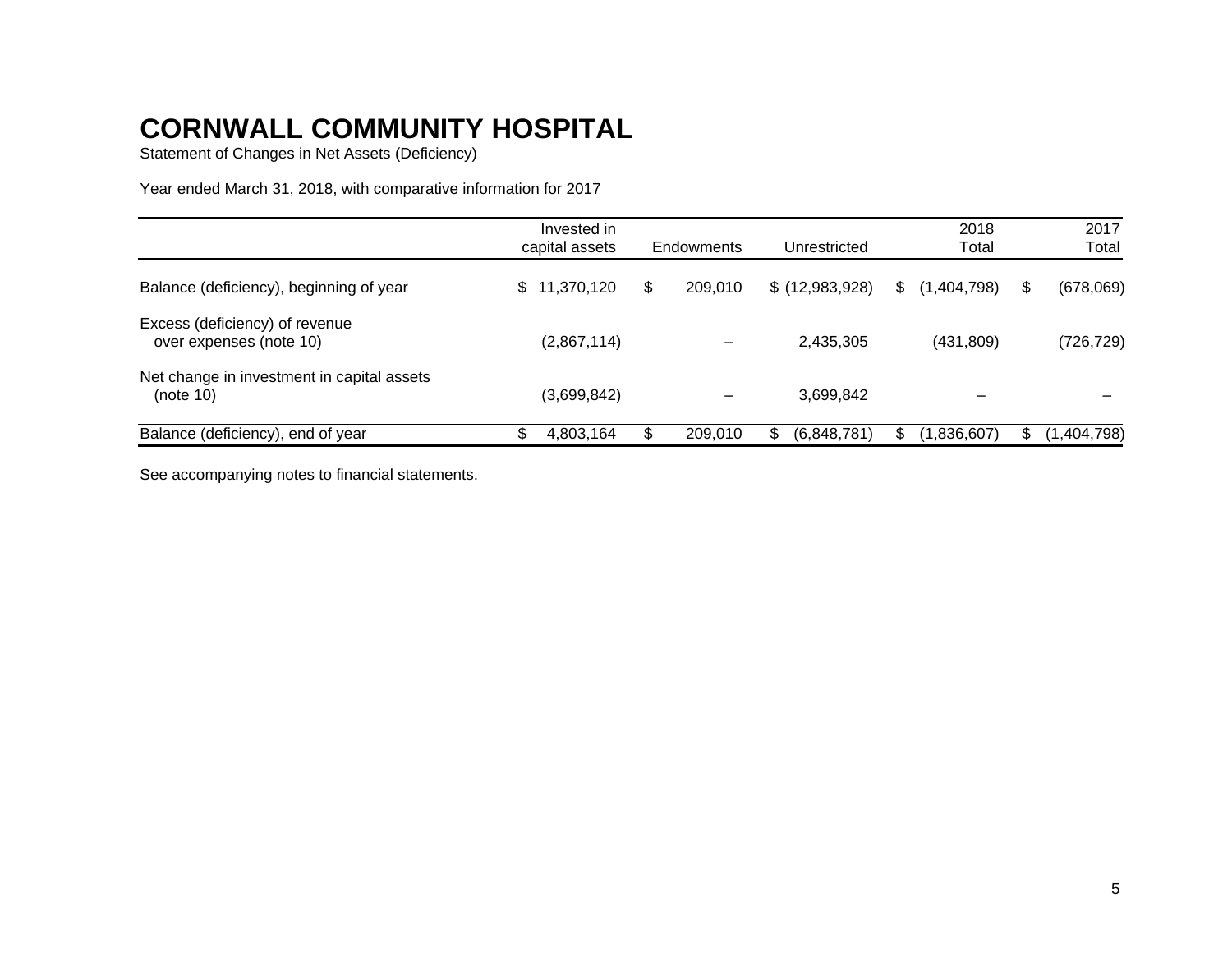Statement of Cash Flows

Year ended March 31, 2018, with comparative information for 2017

|                                                                          | 2018             | 2017             |
|--------------------------------------------------------------------------|------------------|------------------|
| Cash provided by (used for):                                             |                  |                  |
| Operating activities:                                                    |                  |                  |
| Deficiency of revenue over expenses                                      | \$<br>(431, 809) | \$<br>(726, 729) |
| Items not involving cash:                                                |                  |                  |
| Amortization of capital assets<br>Amortization of deferred contributions | 10,020,757       | 9,716,391        |
| related to capital assets                                                | (7, 153, 643)    | (7, 109, 093)    |
| Net change in non-cash working capital                                   |                  |                  |
| components (note 14)                                                     | 3,080,315        | 306,370          |
| Increase in employee future benefits                                     | 227,383          | 137,968          |
| Increase in other long-term accrued liabilities                          |                  | (167, 715)       |
|                                                                          | 5,743,003        | 2,157,192        |
| Capital activities:                                                      |                  |                  |
| Purchase of capital assets                                               | (2,357,908)      | (12,887,457)     |
| Increase in deferred contributions related                               |                  |                  |
| to capital assets                                                        | 7,480,750        | 3,661,175        |
|                                                                          | 5,122,842        | (9, 226, 282)    |
| Financing activities:                                                    |                  |                  |
| Repayment of long-term debt                                              | (1,423,000)      | (457,000)        |
| Proceeds from long-term debt                                             |                  | 8,265,000        |
| Repayment of short-term loan                                             | (5,000,000)      |                  |
|                                                                          | (6,423,000)      | 7,808,000        |
| Net increase in cash                                                     | 4,442,845        | 738,910          |
| Cash (bank indebtedness), beginning of year                              | 438,509          | (300, 401)       |
| Cash, end of year                                                        | \$<br>4,881,354  | \$<br>438,509    |
|                                                                          |                  |                  |
| Cash is comprised of the following:                                      |                  |                  |
| Cash                                                                     | \$<br>4,672,344  | \$<br>229,499    |
| Restricted cash                                                          | 209,010          | 209,010          |
|                                                                          | \$<br>4,881,354  | \$<br>438,509    |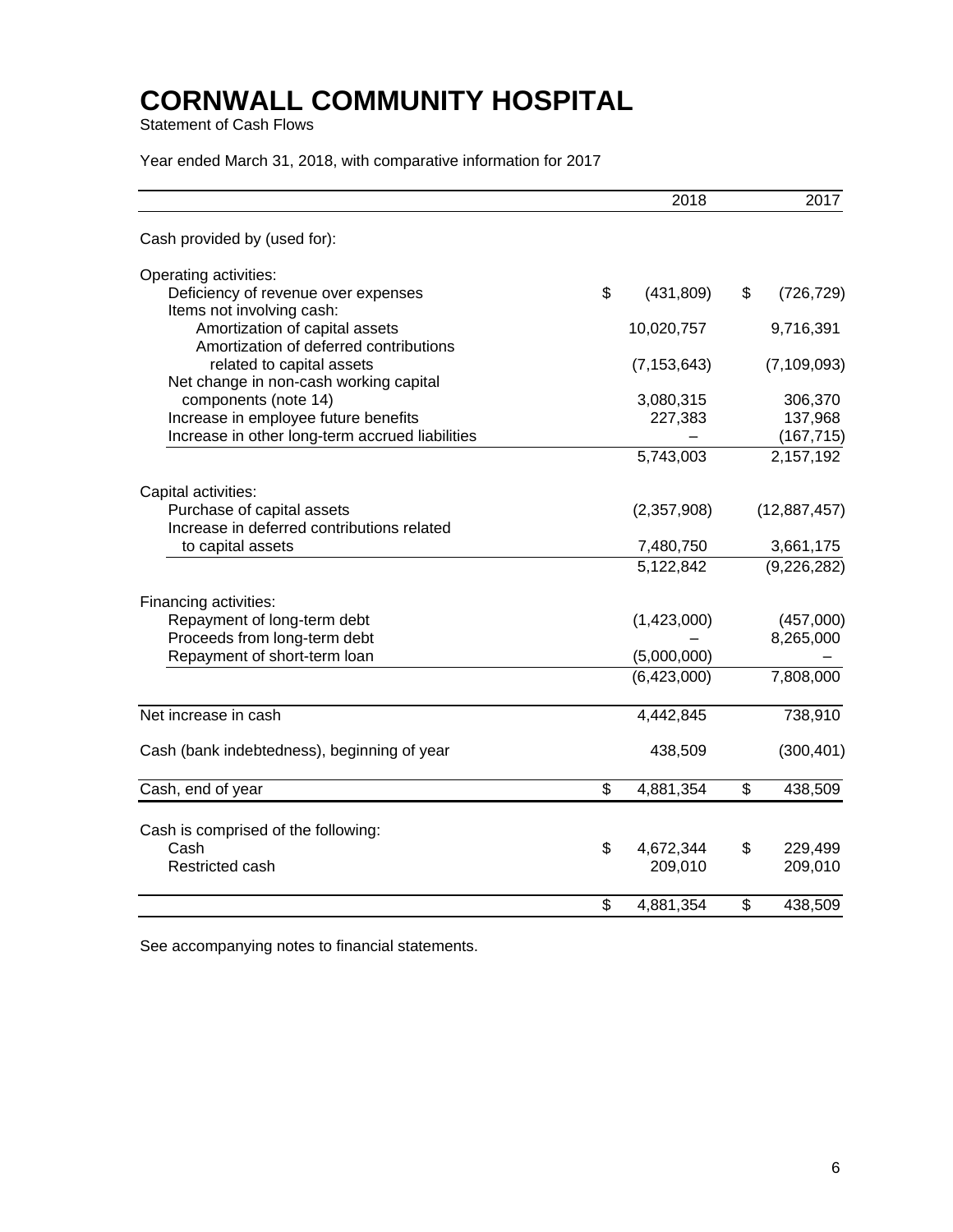Statement of Remeasurement Gains and Losses

Year ended March 31, 2018, with comparative information for 2017

|                                                          | 2018      | 2017         |
|----------------------------------------------------------|-----------|--------------|
| Accumulated remeasurement losses, beginning of year      | (56, 605) | \$(191, 937) |
| Unrealized gains attributable to:<br>Interest rate swaps | 304.282   | 135,332      |
| Accumulated remeasurement gains (losses), end of year    | 247.677   | (56, 605)    |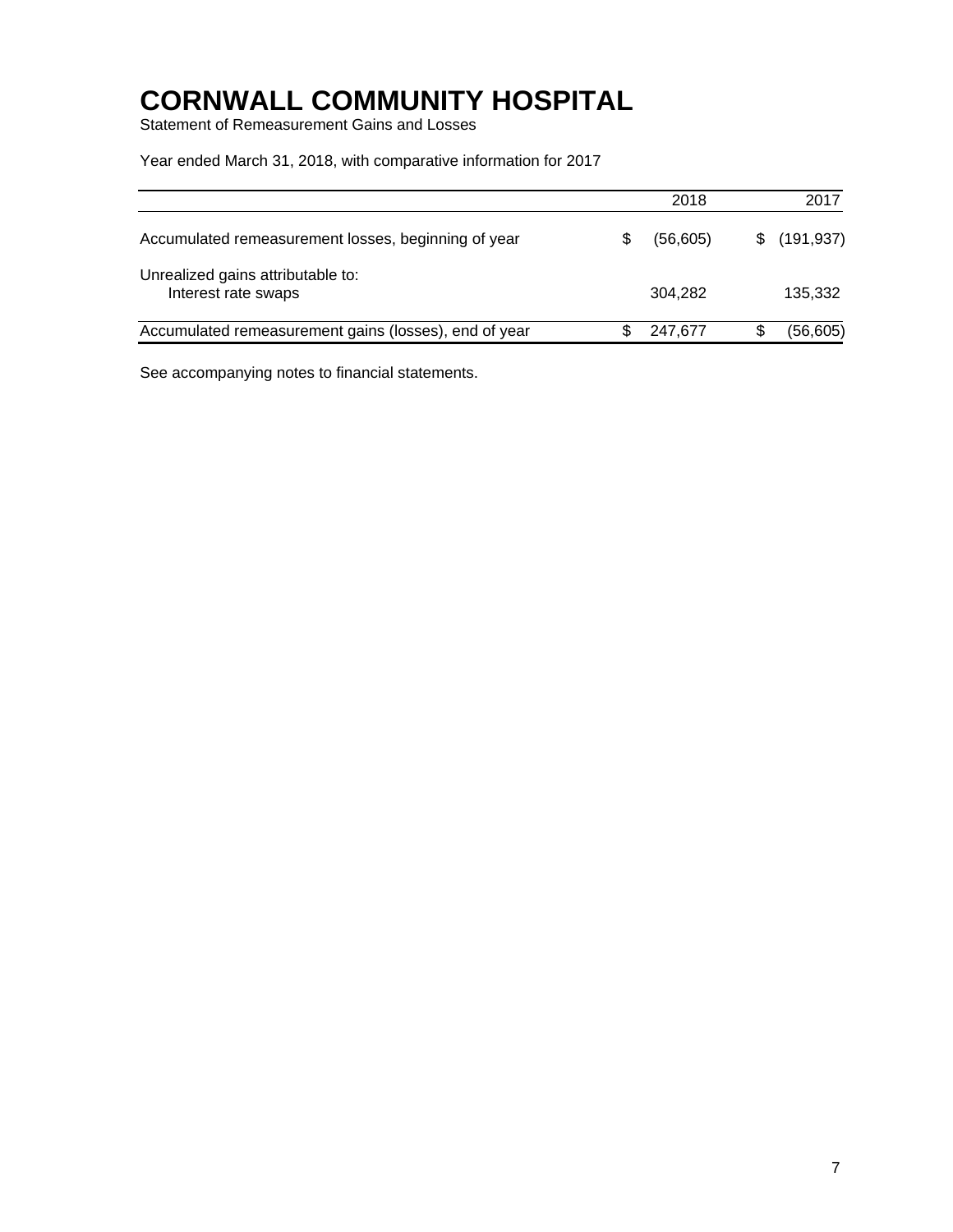Notes to Financial Statements

Year ended March 31, 2018

Cornwall Community Hospital/Hôpital communautaire de Cornwall (the "Hospital") is incorporated under the Ontario Corporations Act. The Hospital is principally involved in providing health care services to Cornwall and area. The Hospital is a registered charity under the Income Tax Act and accordingly is exempt from income taxes, provided certain requirements of the Income Tax Act are met.

#### **1. Significant accounting policies:**

(a) Revenue recognition:

The Hospital follows the deferral method of accounting for contributions, which include donations and government grants.

Under the *Health Insurance Act* and Regulations thereto, the Hospital is funded primarily by the Province of Ontario in accordance with budget arrangements established by the Ministry of Health and Long-Term Care. Operating grants are recorded as revenue in the period to which they relate. Grants approved but not received at the end of an accounting period are accrued. Where a portion of a grant relates to a future period, it is deferred and recognized in that subsequent period.

Unrestricted contributions are recognized as revenue when received or receivable if the amount to be received can be reasonably estimated and collection is reasonably assured.

Externally restricted contributions, other than endowment contributions, are recognized as revenue in the year in which the related expenses are incurred. Contributions restricted for the purchase of capital assets are deferred and amortized into revenue on a straight-line basis, at a rate corresponding with the amortization rate for the related capital assets.

Revenue from the Ontario Health Insurance Plan (OHIP), preferred accommodation, and marketed services is recognized when the goods are sold or the service is provided.

Endowment contributions are recognized as direct increases in endowment net assets.

(b) Contributed services:

A substantial number of volunteers contribute a significant amount of their time each year to assist the Hospital in carrying out its service activities. Due to the difficulty of determining the fair value, contributed services are not recognized in the financial statements.

(c) Inventories:

Inventories are valued at the lower of average cost and replacement cost.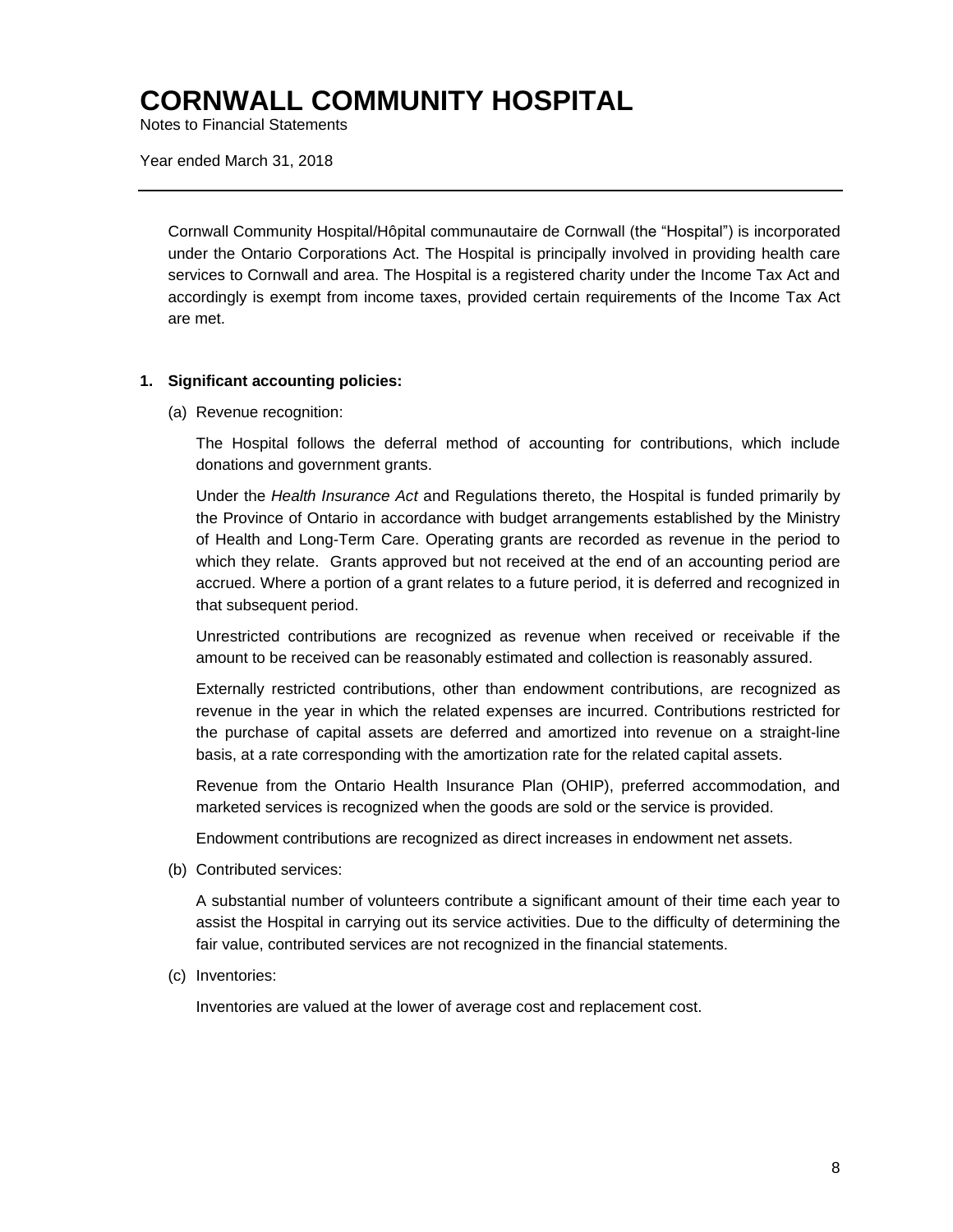Notes to Financial Statements (continued)

Year ended March 31, 2018

#### **1. Significant accounting policies (continued):**

(d) Capital assets:

Purchased capital assets, other than minor equipment are recorded at cost. Assets acquired under capital lease are initially recorded at the present value of future minimum lease payments and amortized over the estimated life of the assets. When a capital asset no longer contributes to the Hospital's ability to provide services, its carrying amount is written down to its residual value. Contributed capital assets are recorded at fair value at the date of contribution.

Capital assets are amortized on a straight-line basis over their expected useful lives at rates varying from 2% to 20% per annum.

Minor equipment replacements are expensed in the year of replacement. Construction in progress is not amortized until the project is complete and the facilities come into use.

The cost of renovations to the Hospital buildings which significantly increase its useful life and capacity are included as part of the cost of the related capital assets. Renovation costs to adapt the Hospital buildings to changed operating conditions or to maintain normal operating efficiency are expensed as incurred.

Equipment leased on terms which transfer substantially all of the benefits and risks of ownership to the Hospital are accounted for as "capital leases" and are therefore accounted for as though an asset has been purchased and a liability incurred. All other items of equipment held on lease are accounted for as operating leases.

(e) Employee future benefits:

The Hospital participates in a defined benefit multi-employer pension plan. The plan is accounted for on a defined contribution plan basis as contributions to the benefit plan are determined by the plan administrator and are expensed when due. The most recent regulatory funding valuation of this multi-employer pension plan conducted as at December 31, 2017 disclosed actuarial assets of \$72,803 million with accrued pension liabilities of \$59,602 million, resulting in a surplus of \$13,201 million. This filing valuation also confirmed that the plan was fully funded on a solvency basis as at December 31, 2017 based on the assumptions and methods adopted for the valuation.

The Hospital accrues its obligations under the defined benefit plans as the employees render the services necessary to earn the compensated absences and other retirement benefits. The actuarial determination of the accrued benefit obligations for retirement benefits uses the projected benefit method prorated on service (which incorporates management's best estimate of future salary levels, other cost escalation, retirement ages of employees and other actuarial factors). The most recent actuarial valuation of the benefit plans for funding purposes was as of March 31, 2018, and the next required valuation will be as of March 31, 2021.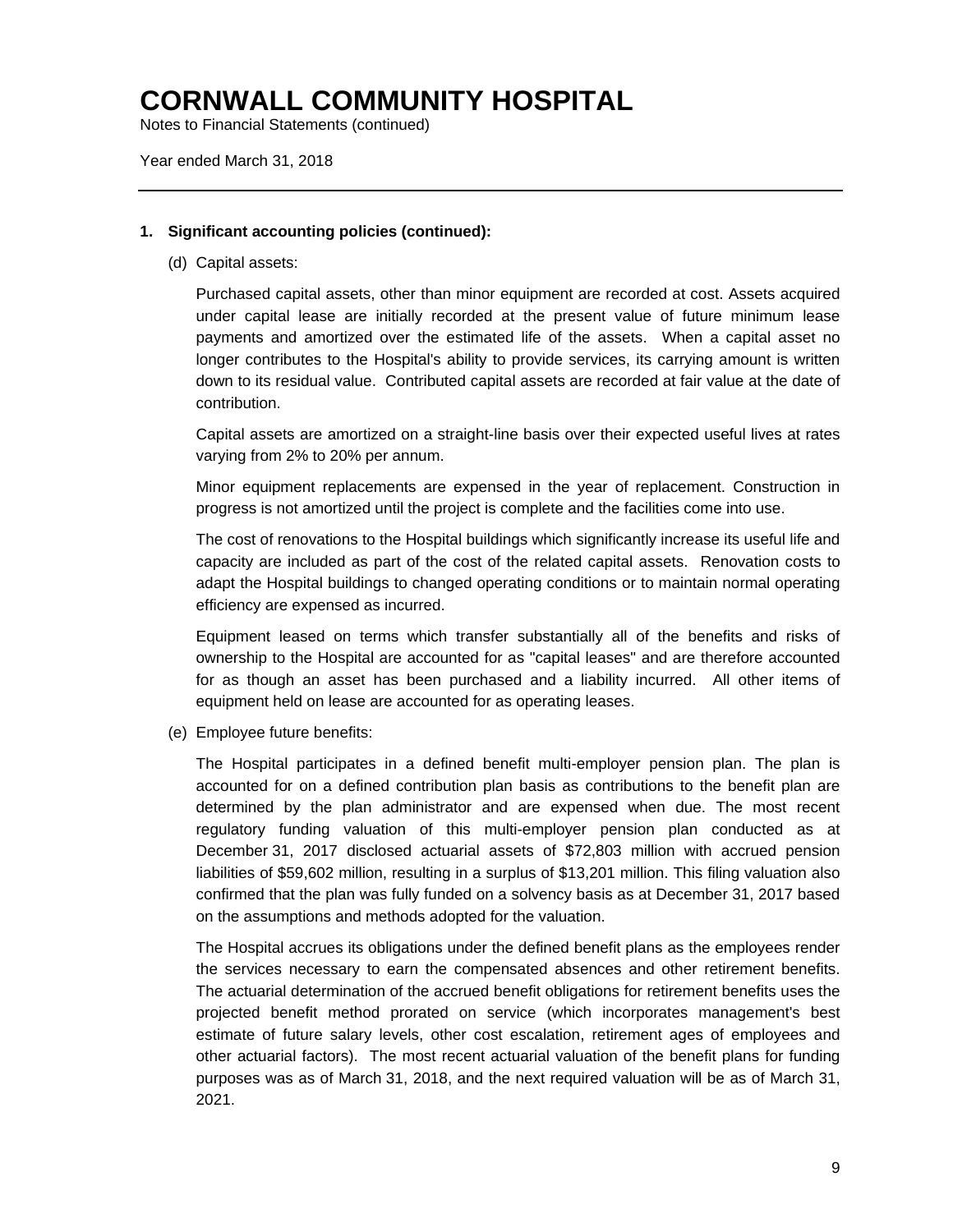Notes to Financial Statements (continued)

Year ended March 31, 2018

#### **1. Significant accounting policies (continued):**

(e) Employee future benefits (continued):

Actuarial gains (losses) on the accrued benefit obligation arise from differences between actual and expected experience and from changes in the actuarial assumptions used to determine the accrued benefit obligation. The net accumulated actuarial gains (losses) are amortized over the average remaining service period of active employees. The average remaining service period of the active employees covered by the other retirement benefits plan is 8.1 years (2017 - 8.1 years).

Past service costs arising from plan amendments are recognized immediately in the period the plan amendments occur.

The Hospital is an employer member of the Healthcare of Ontario Pension Plan, which is a multi-employer, defined benefit pension plan. The Hospital has adopted deferred contribution plan accounting principles for this Plan because insufficient information is available to apply defined benefit plan accounting principles. Contributions to the multi-employer defined benefit plan are expensed when due.

(f) Financial instruments:

Financial instruments are recorded at fair value on initial recognition. Derivative instruments and equity instruments that are quoted in an active market are recorded at fair value. All other financial instruments are subsequently recorded at cost or amortized cost unless management has elected to carry the instruments at fair value. Management has not elected to subsequently record financial instruments at fair value.

Unrealized changes in fair value are recognized in the Statement of Remeasurement Gains and Losses until they are realized when they are transferred to the Statement of Operations.

Transaction costs incurred on the acquisition of financial instruments measured subsequently at fair value are expensed as incurred.

All financial assets are assessed for impairment on an annual basis. When a decline is determined to be other than temporary, the amount of the loss is reported in the Statement of Operations and any unrealized gain is adjusted through the Statement of Remeasurement Gains and Losses.

When the asset is sold, the unrealized gain and losses previously recognized in the Statement of Remeasurement Gains and Losses are reversed and recognized in the Statement of Operations.

Long-term debt is recorded at cost. Interest rate swaps are recorded at fair value.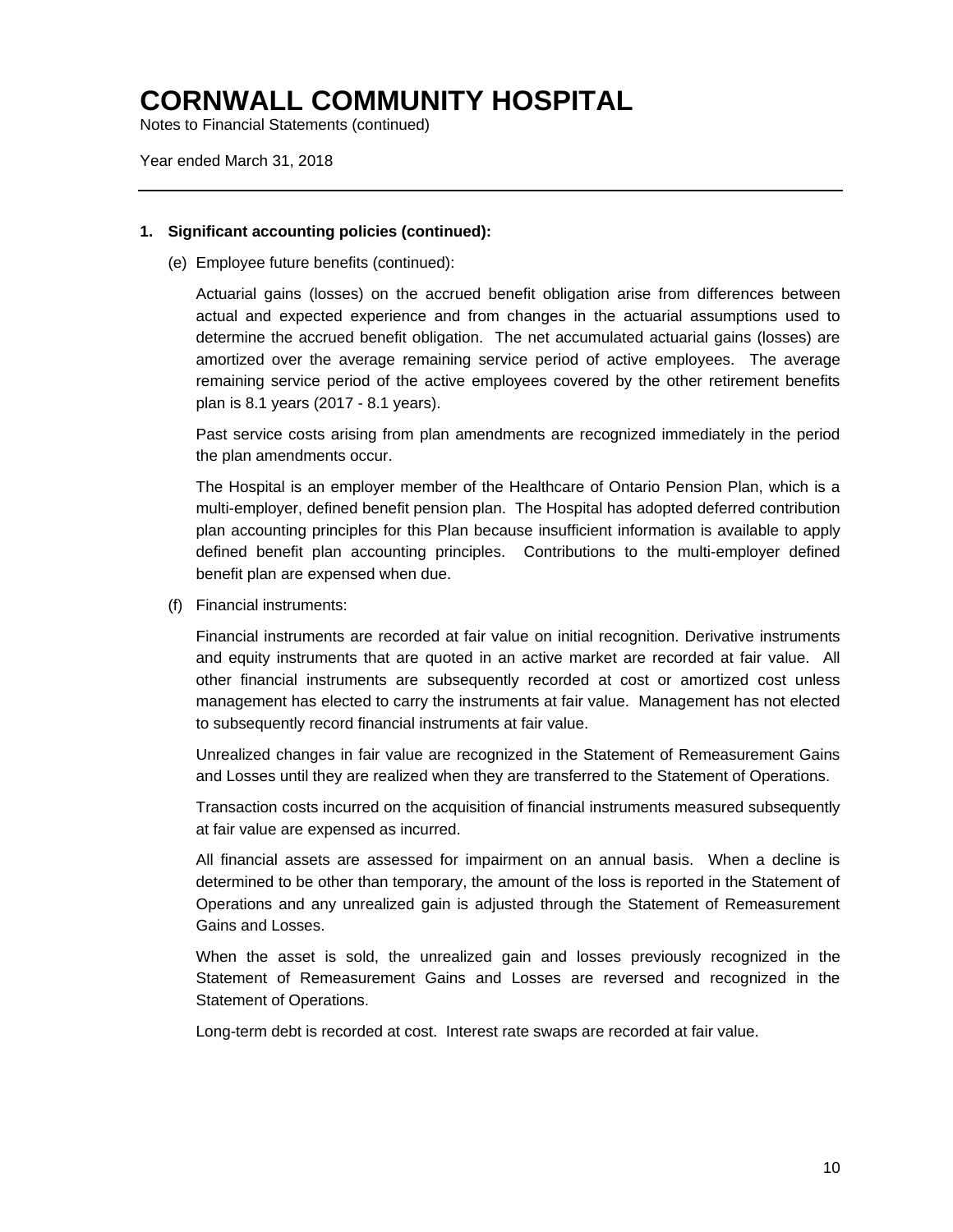Notes to Financial Statements (continued)

Year ended March 31, 2018

#### **1. Significant accounting policies (continued):**

(f) Financial instruments (continued):

The Public Sector Accounting Standards require an organization to clarify fair value measurements using a fair value hierarchy, which includes three levels of information that may be used to measure fair value:

Level 1 – Unadjusted quoted market prices in active markets for identical assets or liabilities;

Level 2 – Observable or corroborated inputs, other than level 1, such as quoted prices for similar assets or liabilities in inactive markets or market data for substantially the full term of the assets or liabilities; and

Level 3 – Unobservable inputs that are supported by little or no market activity and that are significant to the fair value of the assets and liabilities.

(g) Use of estimates:

The preparation of financial statements requires management to make estimates and assumptions that affect the reported amounts of assets and liabilities, and disclosure of contingent assets and liabilities, at the date of the financial statements and the reported amounts of revenue and expenses during the period. Amounts subject to estimates include employee future benefit obligations and the carrying value of capital assets. Actual results could differ from those estimates.

### **2. Short-term loan:**

Short-term loan is comprised of the following items:

|                 |        | 2018                     | 2017           |
|-----------------|--------|--------------------------|----------------|
| Short-term loan | œ<br>ง | $\overline{\phantom{0}}$ | 5,000,000<br>S |

The Hospital has an available non-revolving term facility of \$6,000,000 with its lenders, of which \$Nil was drawn against at March 31, 2018 (2017 - \$Nil). This line of credit is unsecured and bears interest at prime.

The Hospital also maintains an ongoing \$2,000,000 revolving lease line of credit whose main purpose is the financing of major equipment of which \$Nil (2017 - \$Nil) was drawn against at year end.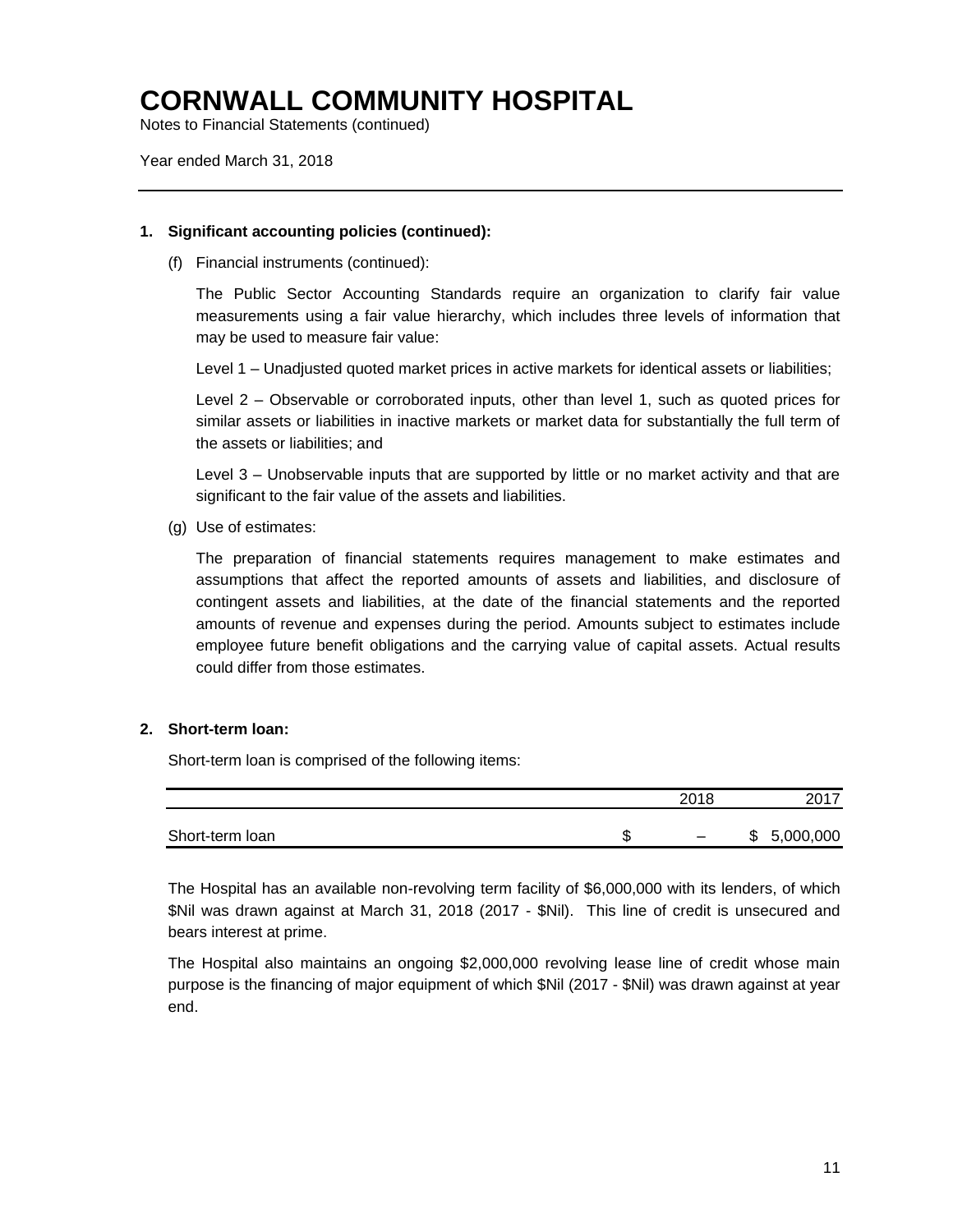Notes to Financial Statements (continued)

Year ended March 31, 2018

#### **3. Accounts receivable:**

Accounts receivable are comprised of the following items:

|                                                 | 2018             | 2017        |
|-------------------------------------------------|------------------|-------------|
|                                                 |                  |             |
| Ministry of Health and Long-Term Care           | 1,591,234<br>SS. | \$4,171,307 |
| Ontario Health Insurance Plan (OHIP)            | 1,438,138        | 1,621,182   |
| Other                                           | 3,305,859        | 3,645,805   |
|                                                 | 6,335,231        | 9,438,294   |
| Less allowance for doubtful accounts receivable | 411.161          | 321,930     |
|                                                 | 5,924,070        | \$9,116,364 |

#### **4. Restricted cash:**

Restricted cash is comprised of the following items:

|                                | 2018    | 2017    |
|--------------------------------|---------|---------|
| Cash related to endowment fund | 209,010 | 209,010 |

#### **5. Capital assets:**

Capital assets are comprised of the following items:

|                         |               |                  | 2018          | 2017          |
|-------------------------|---------------|------------------|---------------|---------------|
|                         |               | Accumulated      | Net book      | Net book      |
|                         | Cost          | amortization     | value         | value         |
| Land                    | \$<br>482.402 | \$               | \$<br>482,402 | \$<br>482,402 |
| Land improvements       | 606,535       | 577,468          | 29,067        | 43,369        |
| <b>Buildings</b>        | 102,769,351   | 22,061,763       | 80,707,588    | 84,098,342    |
| <b>Building service</b> |               |                  |               |               |
| equipment               | 41,789,794    | 11,272,904       | 30,516,890    | 32,070,722    |
| Furniture and           |               |                  |               |               |
| equipment               | 46,268,313    | 36,583,202       | 9,685,111     | 10,293,927    |
| Deferred charges        | 16,652,373    | 4,284,444        | 12,367,929    | 14,463,074    |
|                         | \$208,568,768 | \$<br>74,779,781 | \$133,788,987 | \$141,451,836 |

Cost and accumulated amortization of capital assets at March 31, 2017 amounted to \$214,391,566 and \$72,939,730, respectively.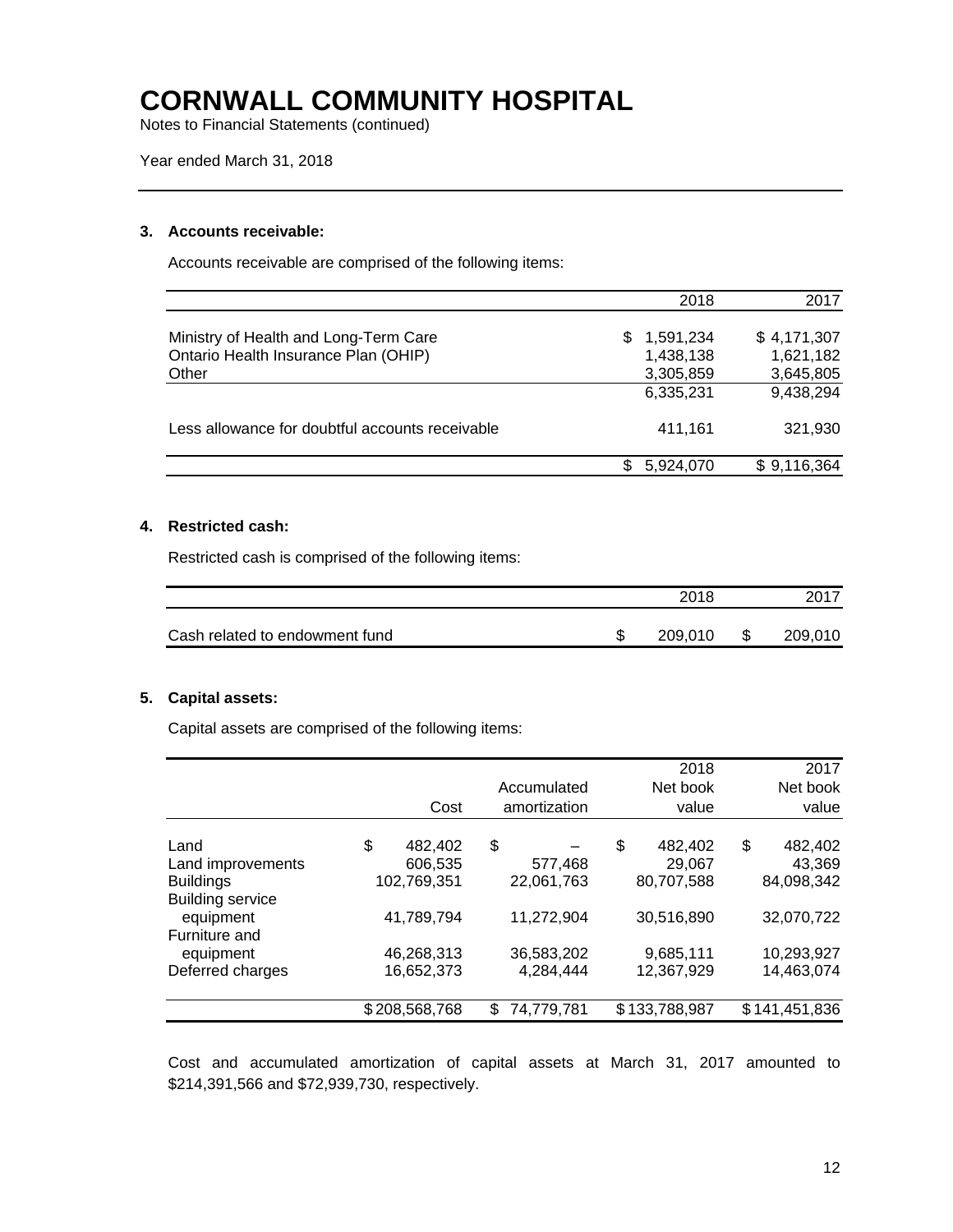Notes to Financial Statements (continued)

Year ended March 31, 2018

#### **6. Accounts payable and accrued liabilities:**

Accounts payable are comprised of the following items:

|                                                                                                                                                    | 2018                                                 | 2017                                                         |
|----------------------------------------------------------------------------------------------------------------------------------------------------|------------------------------------------------------|--------------------------------------------------------------|
| Salaries and wages<br>Vacation and banked time<br>Pay equity liability<br><b>Construction holdback</b><br>Accounts payable and accrued liabilities | 5,154,069<br>SS.<br>1,352,988<br>28,250<br>6,215,541 | 4,726,020<br>S<br>1,476,030<br>26,335<br>28,655<br>7,212,351 |
|                                                                                                                                                    | \$12,750,848                                         | \$13,469,391                                                 |

#### **7. Employee future benefits:**

The Hospital provides extended health care, dental and life insurance to certain employees. An independent actuarial study of the post-retirement and post-employment benefits has been undertaken. The most recent valuation of employee future benefits was completed as at March 31, 2018.

The significant actuarial assumptions adopted in estimating the Hospital's accrued benefit obligation are as follows:

|                            | 2018  | 2017  |
|----------------------------|-------|-------|
|                            |       |       |
| Discount rate              | 3.37% | 3.56% |
| Salary increases           | 2.50% | 2.50% |
| Inflation                  | 2.00% | 2.00% |
| Dental benefits escalation | 2.50% | 2.50% |
| Health benefits escalation | 4.00% | 4.00% |

The continuity of the Hospital's accrued benefit obligation is as follows:

|                                                                                                           | 2018                                        | 2017                                        |
|-----------------------------------------------------------------------------------------------------------|---------------------------------------------|---------------------------------------------|
| Accrued benefit obligation, opening balance                                                               | 6,185,109<br>S.                             | \$5,691,335                                 |
| Current service costs<br>Interest on accrued benefit obligation<br>Benefits paid<br><b>Actuarial loss</b> | 329,185<br>220,175<br>(356, 482)<br>287,867 | 298.861<br>213,973<br>(363, 306)<br>344,246 |
| Accrued benefit obligation, closing balance                                                               | 6,665,854                                   | \$6,185,109                                 |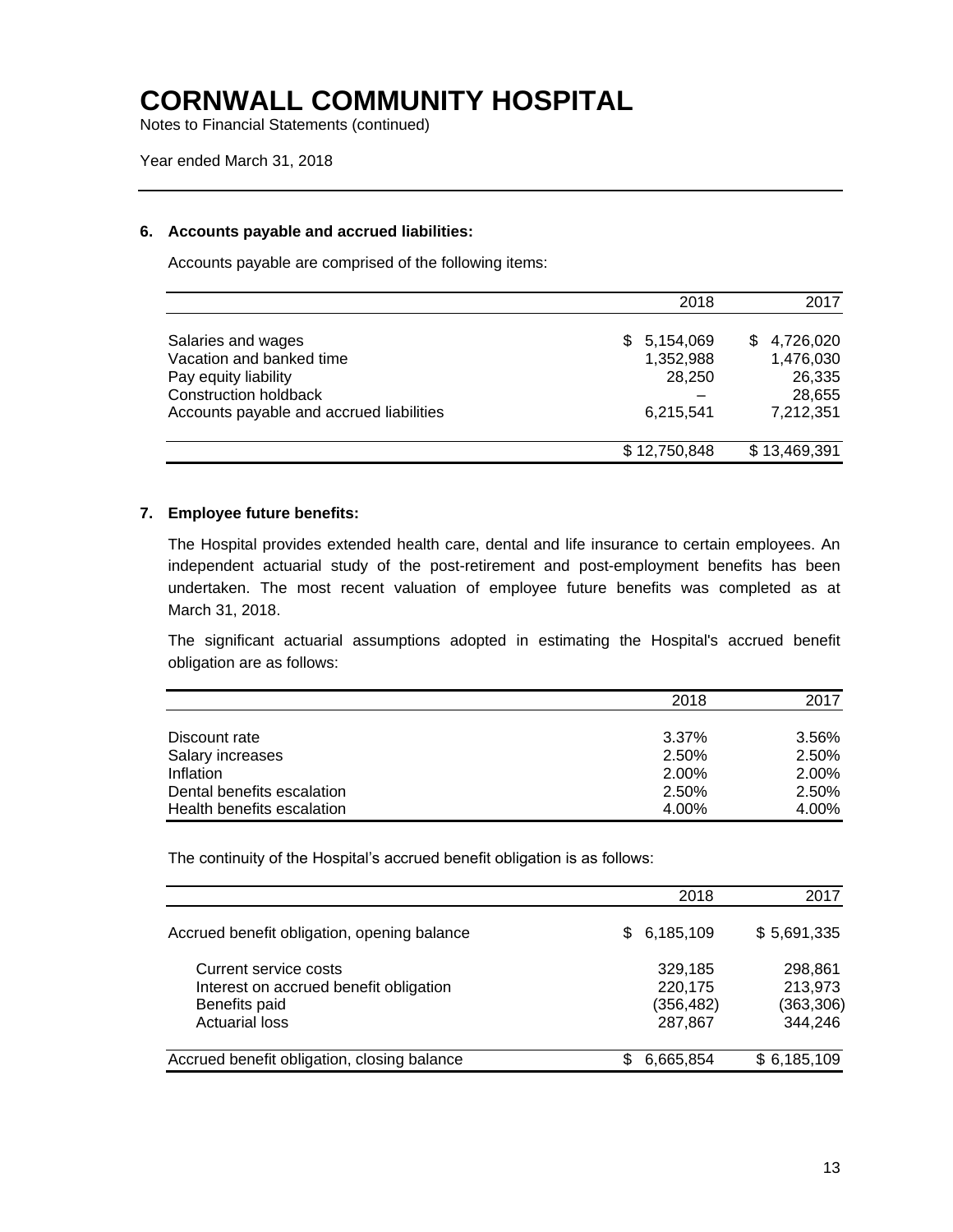Notes to Financial Statements (continued)

Year ended March 31, 2018

#### **7. Employee future benefits (continued):**

Reconciliation of the accrued benefit obligation to the accrued benefit liability is as follows:

|                                                            | 2018                         | 2017                     |
|------------------------------------------------------------|------------------------------|--------------------------|
| Accrued benefit obligation<br>Unamortized actuarial losses | 6,665,854<br>S<br>(515, 538) | \$6,185,109<br>(262,176) |
| Accrued benefit liability                                  | 6,150,316                    | 5,922,933                |
| Less: current portion of benefit obligation                | 583,856                      | 501,274                  |
| Long-term portion of employee future benefits              | 5.566.460                    | 5,421,659                |
| Add: EORLA vested employees                                | 88.310                       | 88.310                   |
|                                                            | 5,654,770                    | \$5,509,969              |

#### **8. Long-term debt:**

|                                                                                                                               | 2018         | 2017         |
|-------------------------------------------------------------------------------------------------------------------------------|--------------|--------------|
| Fixed rate term loan bearing interest at 2.12%,<br>payable in blended monthly payments of<br>\$107,000, due November 27, 2023 | \$7,787,000  | \$9,076,000  |
| Fixed rate term loan bearing interest at 2.66%,<br>payable in blended month payments of<br>\$11,000, due December 18, 2041    | 4,533,000    | 4,667,000    |
|                                                                                                                               | 12,320,000   | 13.743.000   |
| Less current portion                                                                                                          | 1,452,000    | 1,423,000    |
|                                                                                                                               | \$10,868,000 | \$12,320,000 |

The Hospital has entered into interest rate swap agreements to manage the volatility of interest rates. The maturity date of the interest rate swaps are the same as the maturity dates of the associated loans.

The fair value of the interest rate swaps at March 31, 2018 is in a net favorable position of \$247,677 which is recorded on the statement of financial position (2017 - \$56,605 net unfavourable position). The current year impact of the change in fair value of the interest rate swaps is an unrealized gain on the statement of remeasurement gains and losses of \$304,282 unrealized gain (2017 - \$135,332).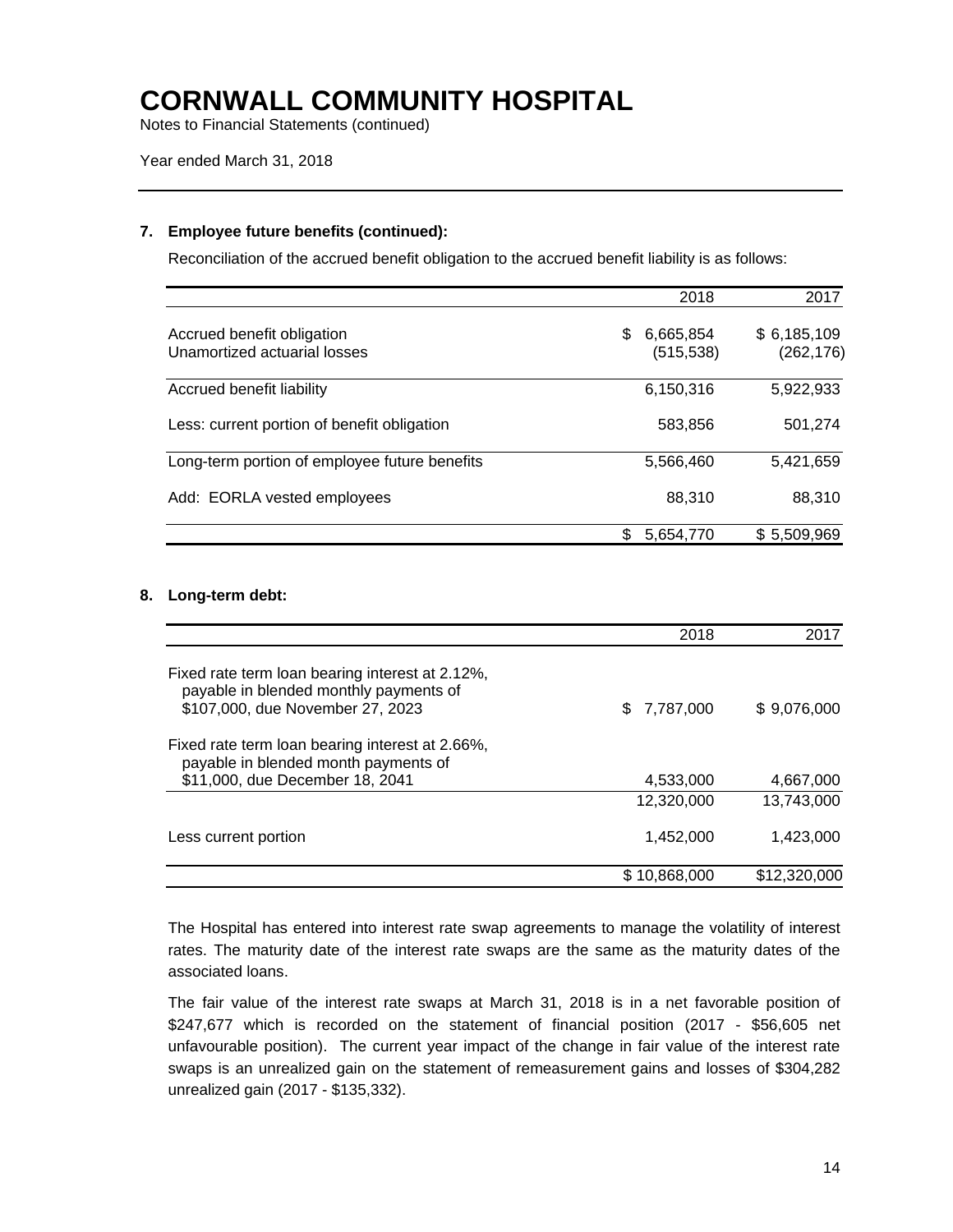Notes to Financial Statements (continued)

Year ended March 31, 2018

#### **8. Long-term debt (continued):**

The fair value of the interest rate swaps has been determined using Level 3 of the fair value hierarchy. The fair value of interest rate swaps is based on broker quotes. Those quotes are tested for reasonableness by discounting estimated future cash flows based on the terms and maturity of each contract and using market interest rates for a similar instrument at the measurement date.

Future principal payments required on all long-term debt for the next five years and thereafter are as follows:

| 2019       | 1,452,000<br>\$  |
|------------|------------------|
| 2020       | 1,480,000        |
| 2021       | 1,510,000        |
| 2022       | 1,540,000        |
| 2023       | 1,572,000        |
| Thereafter | 4,766,000        |
|            | 12,320,000<br>\$ |
|            |                  |

#### **9. Deferred contributions:**

Deferred capital contributions related to capital assets represent the unspent and unamortized amount of donations and grants received for the purchase of capital assets. The amortization of capital contributions is recorded as revenue in the statement of operations.

|                                                                                                                                  | 2018                                        | 2017                                      |
|----------------------------------------------------------------------------------------------------------------------------------|---------------------------------------------|-------------------------------------------|
| Balance, beginning of year<br>Additional donations and grants received<br>Less amounts amortized to revenue for the current year | \$116,338,716<br>7,480,750<br>(7, 153, 643) | 119,786,634<br>3,661,175<br>(7, 109, 093) |
| Balance, end of year                                                                                                             | \$116,665,823                               | 116,338,716                               |

The balance of deferred capital contributions related to capital assets consists of the following:

|                                                              | 2018          | 2017          |
|--------------------------------------------------------------|---------------|---------------|
| Unamortized capital contributions used to<br>purchase assets | \$116,665,823 | \$116,338,716 |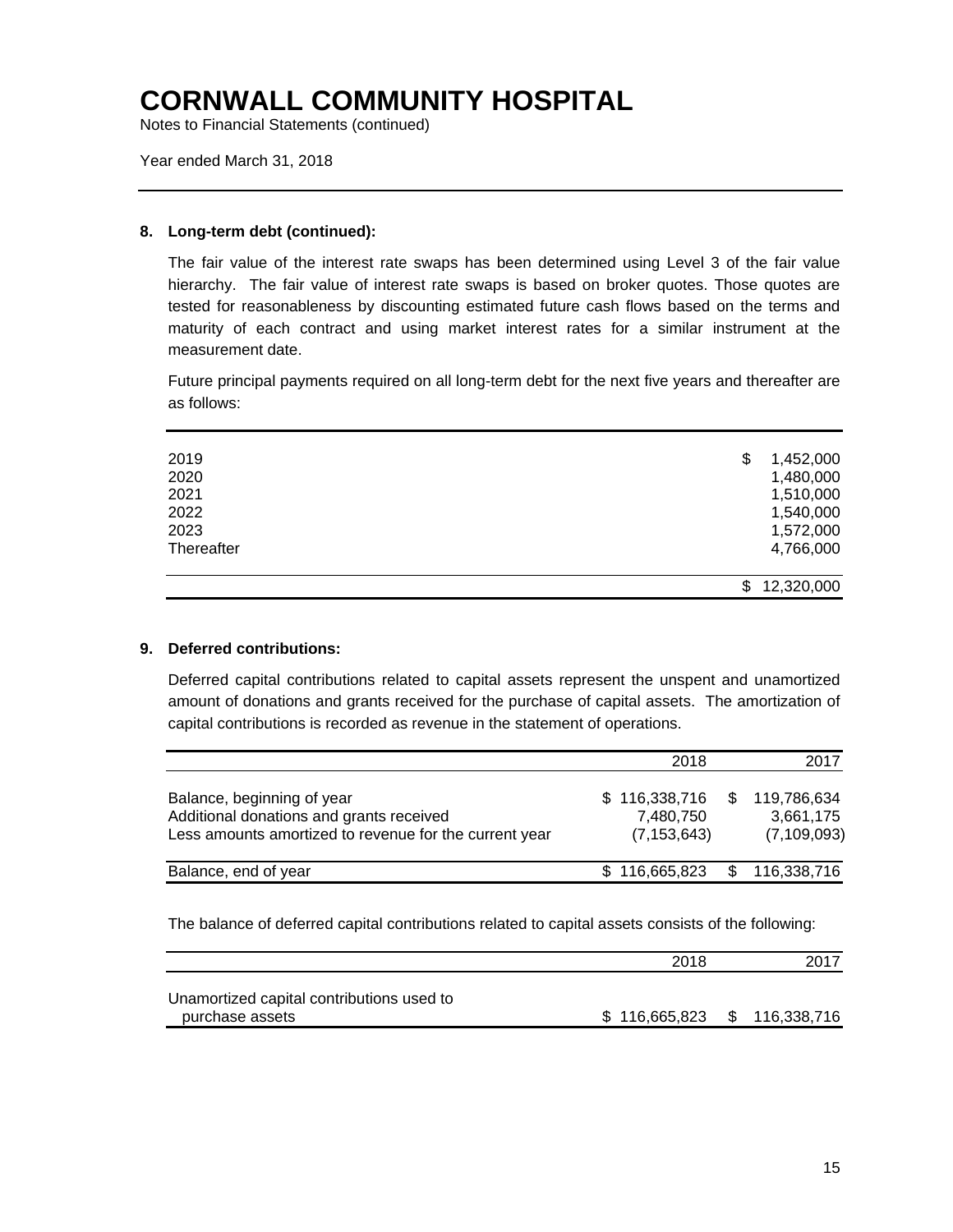Notes to Financial Statements (continued)

#### **10. Investment in capital assets:**

(a) Investment in capital assets is calculated as follows:

|                                                            | 2018                            |   | 2017                            |
|------------------------------------------------------------|---------------------------------|---|---------------------------------|
| Capital assets<br>Amounts financed by:                     |                                 |   | \$133,788,987 \$141,451,836     |
| Deferred contributions on capital assets<br>Long-term debt | (116, 665, 823)<br>(12,320,000) |   | (116, 338, 716)<br>(13,743,000) |
|                                                            | 4,803,164                       | S | 11,370,120                      |

(b) Change in net assets investment in capital assets is calculated as follows:

|                                                                                                                                                                                            | 2018                                        | 2017                                                  |
|--------------------------------------------------------------------------------------------------------------------------------------------------------------------------------------------|---------------------------------------------|-------------------------------------------------------|
| Deficiency of revenue over expenses:<br>Amortization of deferred contributions<br>Amortization of capital assets                                                                           | \$<br>7,153,643<br>(10,020,757)             | \$7,109,093<br>(9,716,391)                            |
|                                                                                                                                                                                            | \$<br>(2,867,114)                           | (2,607,298)<br>\$                                     |
|                                                                                                                                                                                            | 2018                                        | 2017                                                  |
| Net change in investment in capital assets:<br>Purchase of capital assets<br>Amounts funded by deferred contributions<br>Repayment of long-term debt<br>Amounts financed by long-term debt | \$<br>2,357,908<br>(7,480,750)<br>1,423,000 | \$12,887,457<br>(3,837,552)<br>457,000<br>(8,265,000) |
|                                                                                                                                                                                            | (3,699,842)                                 | 1,241,905                                             |

#### **11. Restrictions on net assets:**

The net assets for endowment purposes are subject to externally imposed restrictions stipulating that the principal be maintained intact. Investment income of \$2,864 on the assets is used to offset costs incurred by the Hospital.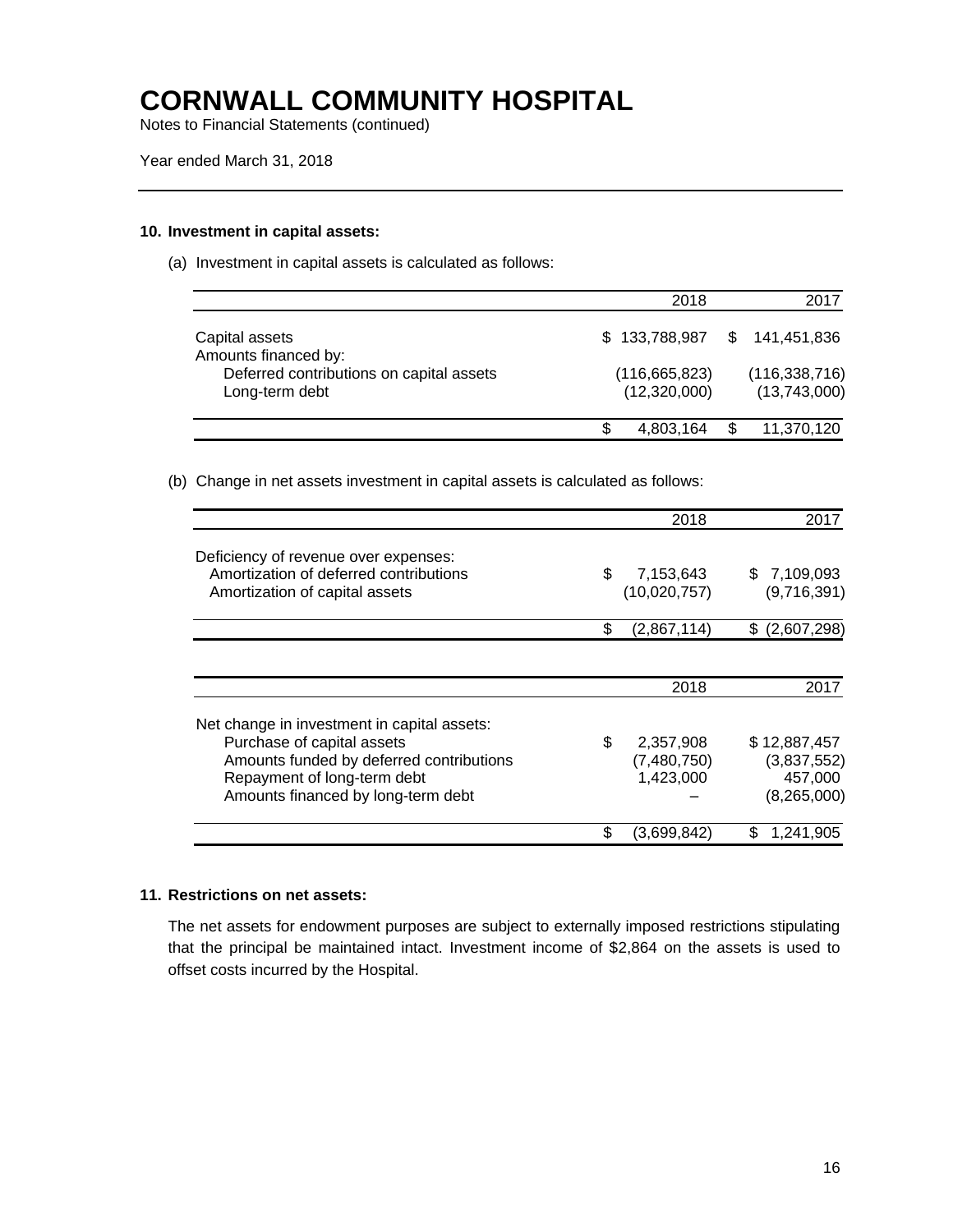Notes to Financial Statements (continued)

Year ended March 31, 2018

#### **12. Contingencies and commitments:**

- (a) The nature of the Hospital's activities is such that there is usually litigation pending or in prospect at any time. With respect to claims at March 31, 2018, management believes the Hospital has valid defenses and appropriate insurance coverage in place. In the event any claims are successful, management believes that such claims are not expected to have a material effect on the Hospital's financial position.
- (b) On July 1, 1987, a group of health care organizations, ("subscribers"), formed Healthcare Insurance Reciprocal of Canada ("HIROC"). HIROC is registered as a Reciprocal pursuant to Provincial Insurance Acts, which permits persons to exchange with other persons reciprocal contracts of indemnity insurance. HIROC facilitates the provision of liability insurance coverage of health care organizations in the provinces of Ontario, Manitoba, Saskatchewan and Newfoundland. Subscribers pay annual premiums, which are actuarially determined, and are subject to assessment for losses in excess of such premiums, if any, experienced by the group of subscribers for the years in which they were a subscriber. No such assessments have been made to March 31, 2018.

Since its inception in 1987, HIROC has accumulated an un-appropriated surplus, which is the total of premiums paid by all subscribers plus investment income less the obligation for claims reserves and expenses and operating expenses. Each subscriber which has an excess of premium plus investment income over the obligation for their allocation of claims reserves and expenses and operating expenses may be entitled to receive distributions of their share of the un-appropriated surplus at the time such distributions are declared by the Board of Directors of HIROC. There are no distributions receivables from HIROC as of March 31, 2018.

(c) Working capital:

The Hospital has received \$25,420,500 in one-time funding, at the rate of \$8,473,500 per year starting in 2012 and ending in 2015 to improve the working funds deficit position of the Hospital. In order to retain the funding, the Hospital must have an annual balanced budget, and the Hospital must contribute to improving the working fund deficit position to 0% by March 31, 2023.

#### **13. Pension costs:**

Substantially all of the employees of the Hospital are members of the Healthcare of Ontario Pension Plan (the "Plan"), which is a multi-employer defined benefit pension plan available to all eligible employees of the participating members of the Ontario Hospital Association. Contributions to the plan made during the year by the Hospital on behalf of its employees amounted to \$4,847,995 (2017 - \$4,823,918) and are included in the statement of operations.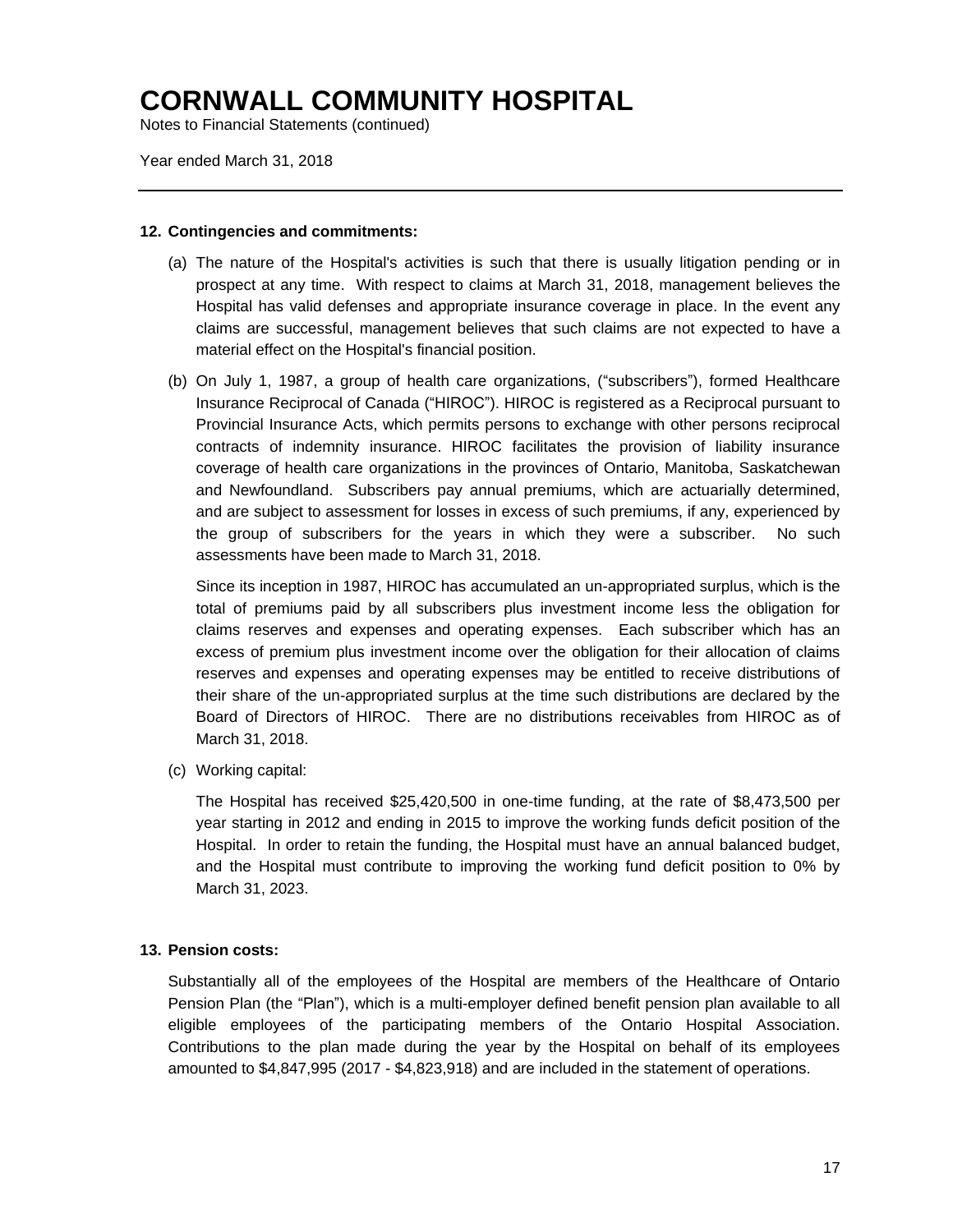Notes to Financial Statements (continued)

Year ended March 31, 2018

#### **13. Pension costs (continued):**

Pension expense is based on Plan management's best estimates, in consultation with its actuaries, of the amount, required to provide a high level of assurance that benefits will be fully represented by fund assets at retirement, as provided by the Plan. The funding objective is for employer contributions to the Plan to remain a constant percentage of employees' contributions.

Variances between actuarial funding estimates and actual experience may be material and any differences are generally to be funded by the participating members. The Plan's 2017 Annual Report indicates the plan is fully funded at 122%.

#### **14. Net changes in non-cash working capital components relating to operations:**

|                                             | 2018        | 2017        |
|---------------------------------------------|-------------|-------------|
|                                             |             |             |
| Decrease (increase) in current assets:      |             |             |
| Accounts receivable                         | \$3,192,294 | \$1,049,863 |
| Inventories                                 | 124,881     | (54, 362)   |
| Prepaid expenses                            | 11,118      | (262, 754)  |
| Increase (decrease) in current liabilities: |             |             |
| Accounts payable and accrued liabilities    | (718, 543)  | (314, 995)  |
| Deferred revenue                            | 470,565     | (111, 382)  |
| Net change in non-cash working capital      | 3,080,315   | 306,370     |

#### **15. Related entities:**

(a) Cornwall Community Hospital Foundation:

The Hospital has an economic interest, but not control, in Cornwall Community Hospital Foundation (the "Foundation").

The Foundation is incorporated under the Canada Corporations Act and is a registered charity under the Income Tax Act. The Foundation's mandate is to raise funds for the Hospital's programs, medical equipment, expansion and renovation to enhance quality healthcare in the community.

The net assets and results of the operations of the Foundation are not included in the financial statements of the Hospital.

Related party transactions during the year not separately disclosed in the financial statements include an amount of \$825,543 (2017 - \$1,616,031) that has been received or receivable from the Foundation, which has been recorded as deferred contributions to be used to fund the purchase of equipment for the Hospital.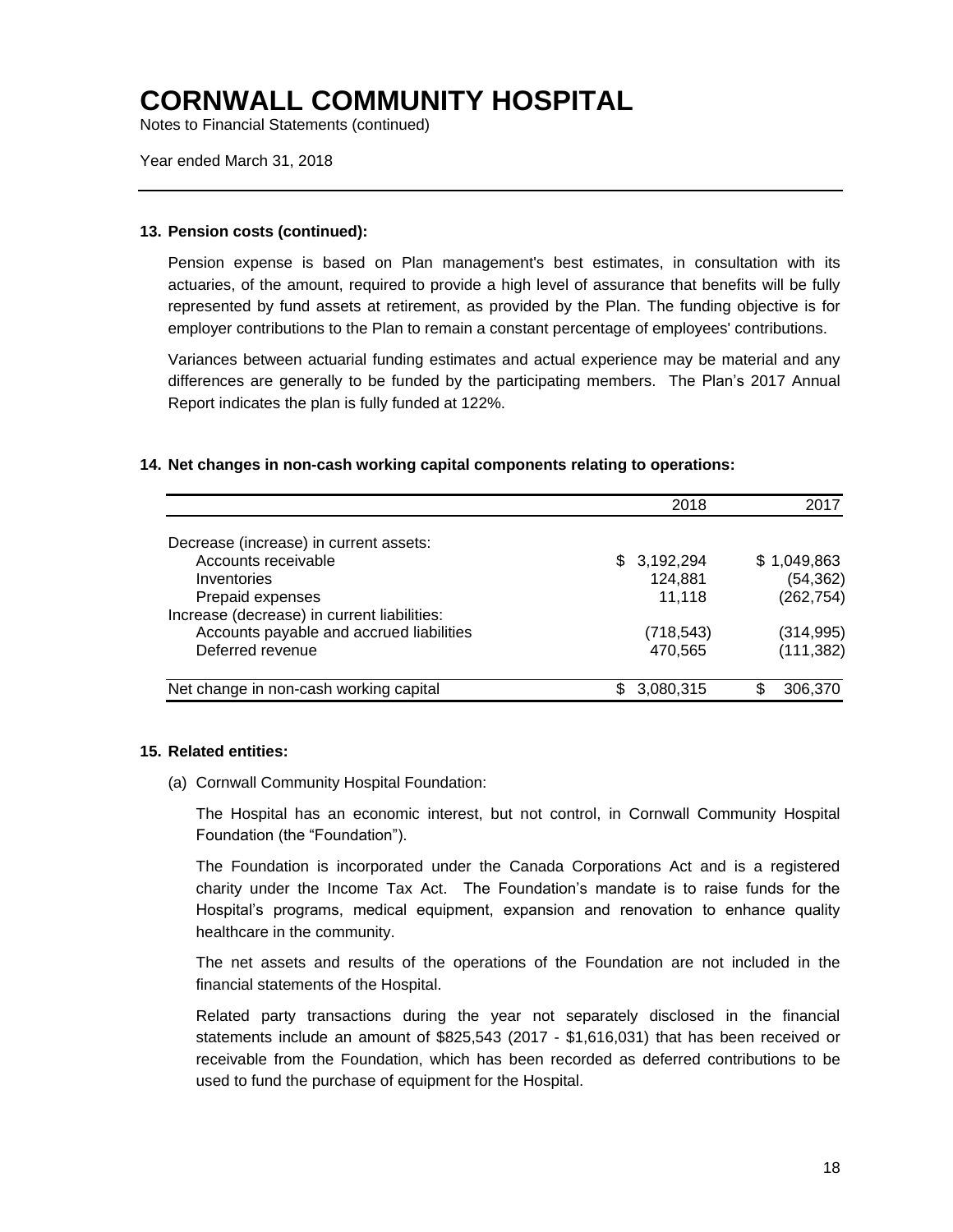Notes to Financial Statements (continued)

Year ended March 31, 2018

#### **15. Related entities (continued):**

(b) Auxiliary to the Cornwall Community Hospital:

The net assets and results of the operations of the Auxiliary are not included in the financial statements of the Hospital.

The Hospital has an economic interest in the Auxiliary to the Cornwall Community Hospital by way of the Hospital holding resources that are used by the Auxiliary to produce revenue.

(c) Eastern Ontario Regional Laboratory Association:

The Hospital has economic interest, but not control, in Eastern Ontario Regional Laboratory Association ("EORLA"). The net assets and results of the operations of EORLA are not included in the financial statements of the Hospital. Services in the amount of \$5,438,965 (2017 - \$5,243,508) were purchased from EORLA and are included in other supplies and expenses on the statement of operations. Expenses incurred at the Hospital for items such as salaries and supplies in the amount of \$187,223 (2017 - \$205,581) associated with lab testing are fully recoverable from EORLA, of which, \$21,692 (2017 - \$18,049) is included in accounts receivable as at March 31, 2018.

#### **16. Financial risks and concentration of credit risk:**

(a) Credit risk:

Credit risk refers to the risk that counterparty may default on its contractual obligations resulting in a financial loss. The Hospital is exposed to credit risk with respect to the accounts receivable and cash.

The Hospital assesses, on a continuous basis, accounts receivable and provides for any amounts that are not collectible in the allowance for doubtful accounts. The maximum exposure to credit risk of the Hospital at March 31, 2018 is the carrying value of these assets.

The carrying amount of accounts receivable is valued with consideration for an allowance for doubtful accounts. The amount of any related impairment loss is recognized in the statement of operations. Subsequent recoveries of impairment losses related to accounts receivable are credited to the statement of operations. The balance of the allowance for doubtful accounts at March 31, 2018 is \$411,161 (2017 - \$321,930).

As at March 31, 2018, \$Nil (2017 - \$Nil) of trade accounts receivable were past due, but not impaired.

There have been no significant changes to the credit risk exposure from 2017.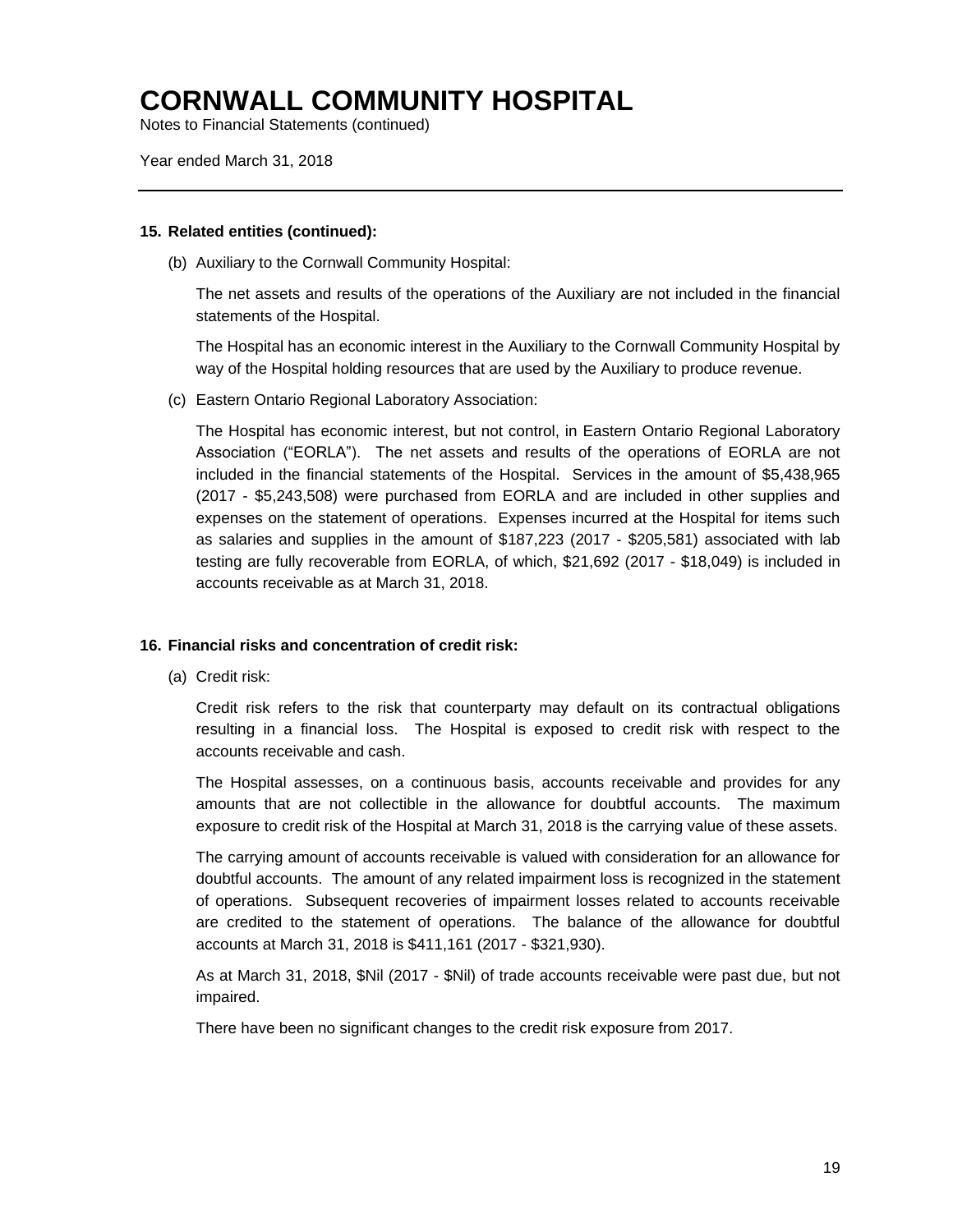Notes to Financial Statements (continued)

Year ended March 31, 2018

#### **16. Financial risks and concentration of credit risk (continued):**

(b) Liquidity risk:

Liquidity risk is the risk that the Hospital will be unable to fulfill its obligations on a timely basis or at a reasonable cost. The Hospital manages its liquidity risk by monitoring its operating requirements. The Hospital prepares budget and cash forecasts to ensure it has sufficient funds to fulfill its obligations.

Accounts payable and accrued liabilities are generally due within 60 days of receipt of an invoice.

There have been no significant changes to the liquidity risk exposure from 2017.

(c) Market risk:

Market risk is the risk that changes in market prices, such as foreign exchange rates or interest rates will affect the Hospital's income or the value of its holdings of financial instruments. The objective of market risk management is to control market risk exposures within acceptable parameters while optimizing return on investment.

(d) Interest rate risk:

Interest rate risk is the risk that the fair value of future cash flows or a financial instrument will fluctuate because of changes in the market interest rates.

Financial assets and financial liabilities with variable interest rates expose the Hospital to cash flow interest rate risk. The Hospital is exposed to this risk through its interest bearing term loans payable and its interest rate swaps.

The Hospital mitigates interest rate risk on its term loans through derivative financial instruments (interest rate swaps) that exchanges the variable rate inherent in the term loan for a fixed rate (see note 8). Therefore, fluctuations in market interest rates would not impact future cash flows and operations relating to the term debt.

There has been no change to the interest rate risk exposure from 2017.

#### **17. Diabetes education program:**

Included in Patient Care Ministry of Health and Long-Term Care revenue is funding in the amount of \$372,838 (2017 - \$372,838) intended for the Diabetes Education Program. The expenses for this program totaled \$380,810 (2017 - \$373,342) which includes \$375,542 (2017 - \$348,052) for salaries, and \$5,268 (2017 - \$25,290) for supplies and sundry expenses. The program deficit of \$7,972 (2017 - \$504) was covered with hospital base funding.